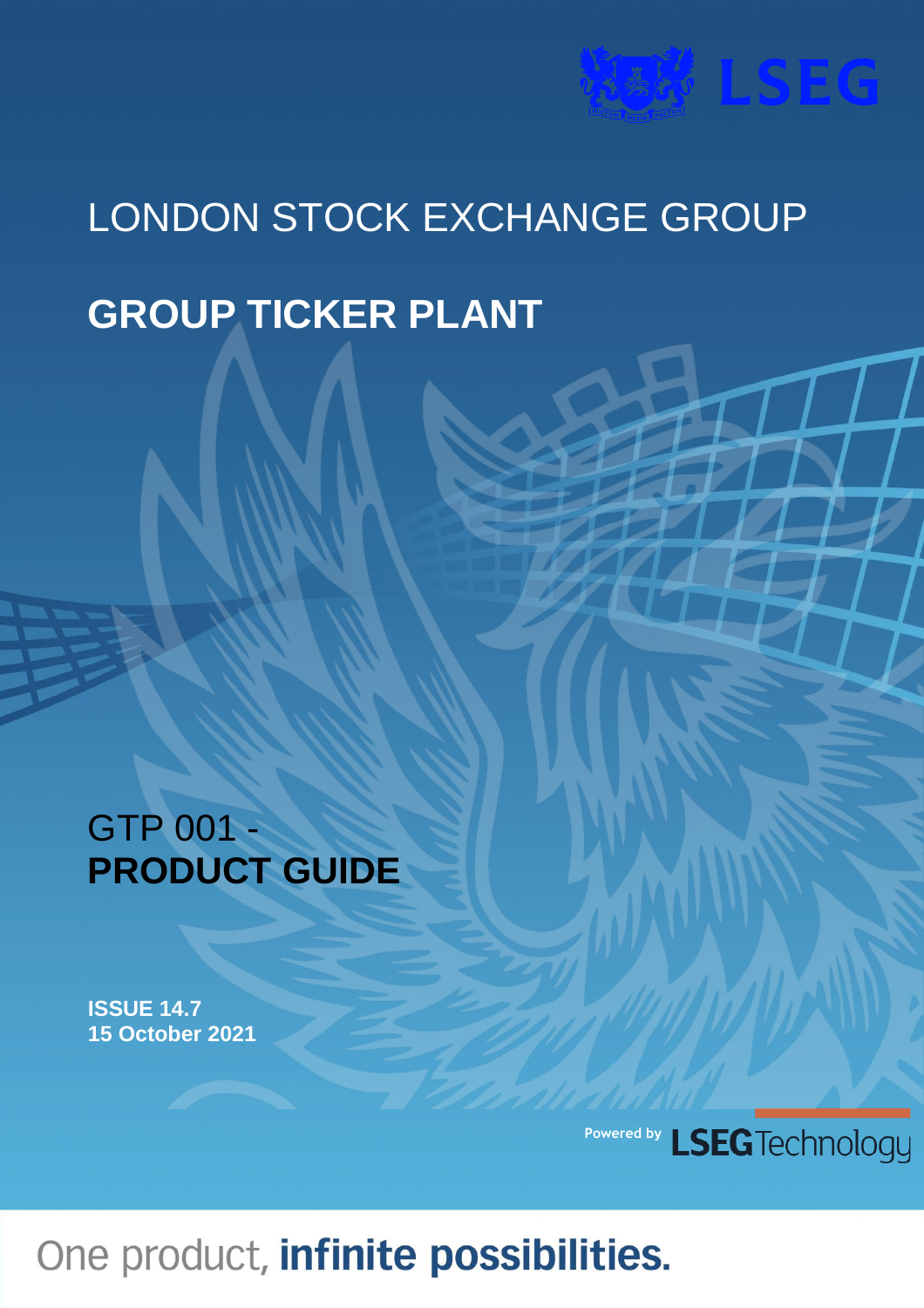### **Contents**

| 1.    |       |  |  |  |  |  |  |
|-------|-------|--|--|--|--|--|--|
| 2.    |       |  |  |  |  |  |  |
|       | 2.1   |  |  |  |  |  |  |
| 2.2   |       |  |  |  |  |  |  |
| 2.3   |       |  |  |  |  |  |  |
|       | 2.4   |  |  |  |  |  |  |
|       | 2.5   |  |  |  |  |  |  |
|       |       |  |  |  |  |  |  |
|       | 3.1   |  |  |  |  |  |  |
|       | 3.1.1 |  |  |  |  |  |  |
|       | 3.1.2 |  |  |  |  |  |  |
|       | 3.1.3 |  |  |  |  |  |  |
|       | 3.1.4 |  |  |  |  |  |  |
|       | 3.1.5 |  |  |  |  |  |  |
|       | 3.1.6 |  |  |  |  |  |  |
| 3.1.7 |       |  |  |  |  |  |  |
|       | 3.1.8 |  |  |  |  |  |  |
|       |       |  |  |  |  |  |  |
|       | 4.1   |  |  |  |  |  |  |
|       | 4.2   |  |  |  |  |  |  |
|       | 4.3   |  |  |  |  |  |  |
|       | 4.3.1 |  |  |  |  |  |  |
|       |       |  |  |  |  |  |  |
|       | 4.3.3 |  |  |  |  |  |  |
|       | 4.4   |  |  |  |  |  |  |
|       | 4.4.1 |  |  |  |  |  |  |
|       | 4.4.2 |  |  |  |  |  |  |
|       | 4.5   |  |  |  |  |  |  |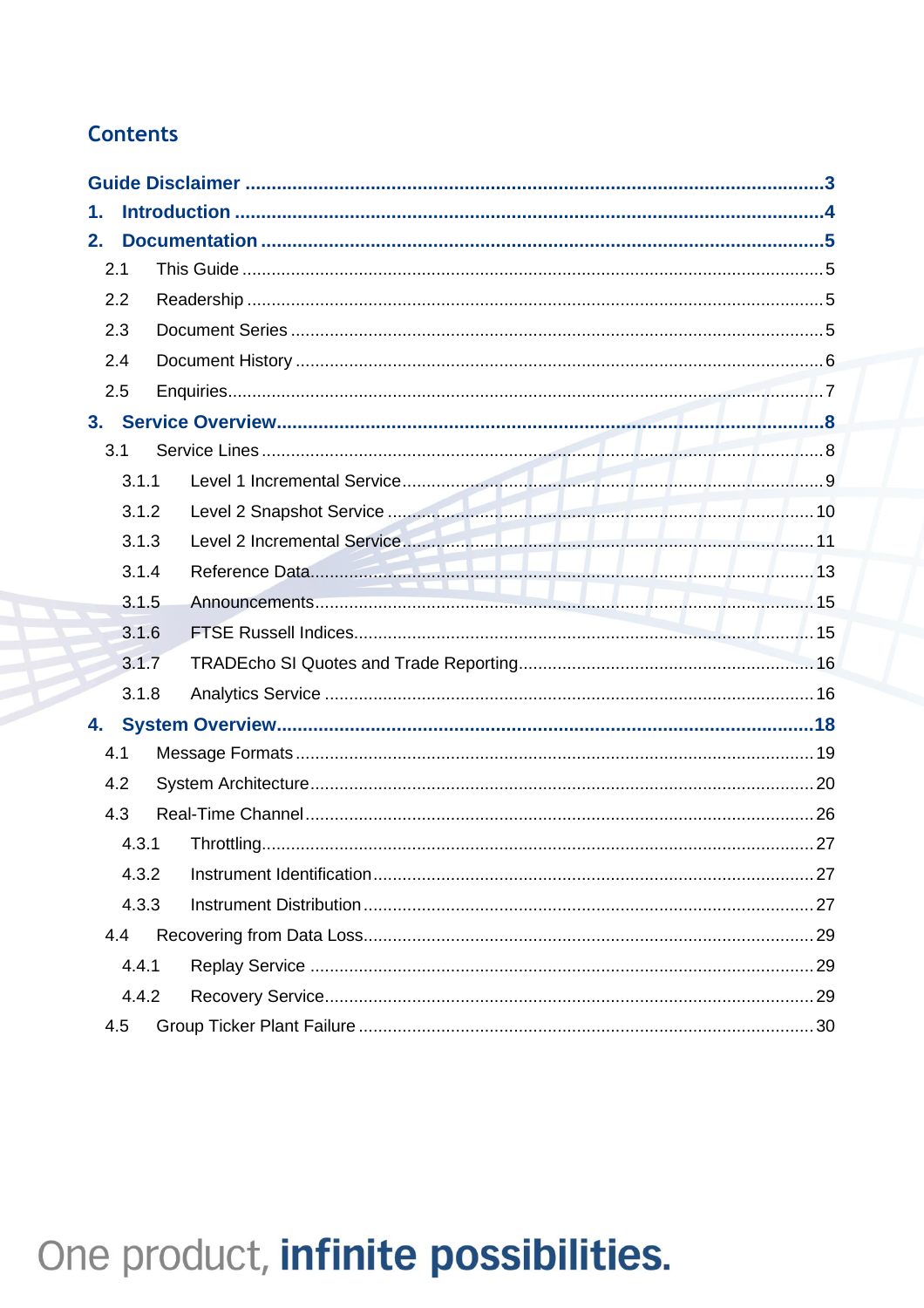#### **Guide Disclaimer**

The content of this publication is not offered as advice on any particular matter and must not be treated as a substitute for specific advice. In particular, information in this publication does not constitute professional, financial or investment advice and must not be used as a basis for making investment decisions and is in no way intended, directly or indirectly as an attempt to market or sell any type of financial instrument. London Stock Exchange Group plc. and its group undertakings (the "London Stock Exchange Group") attempts to ensure that all information used in this publication is accurate at the time of publication, however all information is provided "as is" and on an "as available" basis and may not be accurate or up to date and the London Stock Exchange Group shall not be liable for decisions made in reliance on it. The information provided by the London Stock Exchange Group may or may not have been prepared by the London Stock Exchange Group but is made available without responsibility on the part of the London Stock Exchange Group. No responsibility is accepted by or on behalf of the London Stock Exchange Group for any errors, omissions, or inaccurate information. The London Stock Exchange Group does not make any representations and disclaims all express, implied and statutory warranties of any kind, including warranties as to accuracy, timeliness, completeness, merchantability or fitness for any particular purpose. Except as is otherwise indicated, the London Stock Exchange Group is the owner of the copyright in all the information and of all related intellectual property rights, including but not limited to all database rights, trademarks, service marks and logos.

Whilst this document may be updated at any time, the London Stock Exchange Group will endeavor to provide notice to customers of changes being made. This notice, however, cannot always be guaranteed. The information in this publication is therefore for guidance only.

For further information, please contact your usual London Stock Exchange Group contact.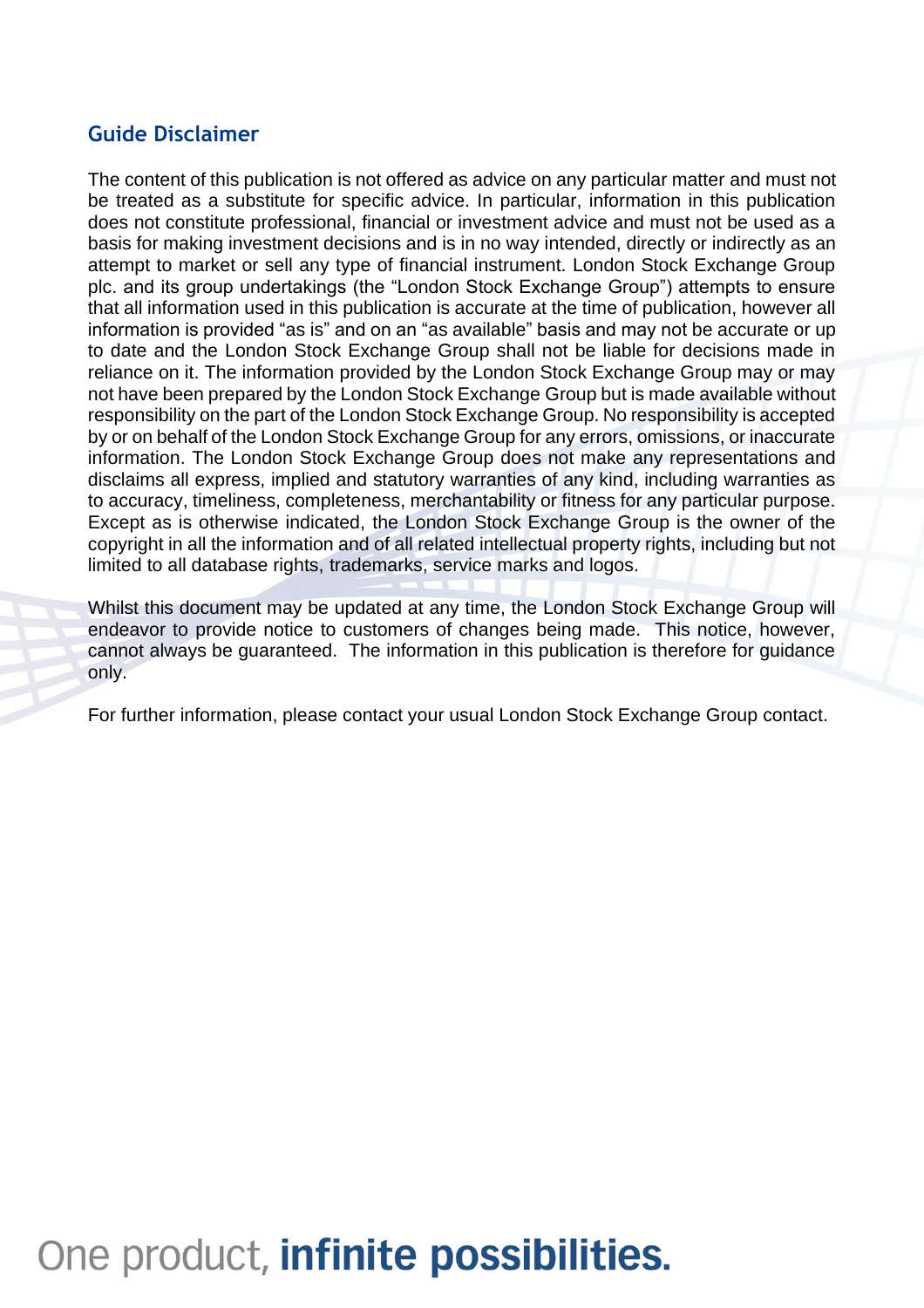The Group Ticker Plant of the Millennium Technology suite manages the LSEG real time market data services under a common architecture. This product is managed with the aim to better support our clients, our markets and our growing business.

The Group Ticker Plant consolidates all real-time market data services from varied technologies to a single, multi-asset class, low latency market data solution. The Ticker Plant delivers exceptional levels of performance, scalability, product resiliency and a rich set of innovative and traditional market data services.

Through several phases, market data delivery has been collapsed into a single, bespoke, binary protocol – based on our customer feedback and designed to achieve the best possible performance. Internally, we will also optimize our technologies to ensure our products can evolve in line with our industry, both in the short and long term.

This has been an exciting project for the Group and our clients alike – we look forward to working with you, our customers and partners, as we continue to develop our product suite to deliver a better market experience.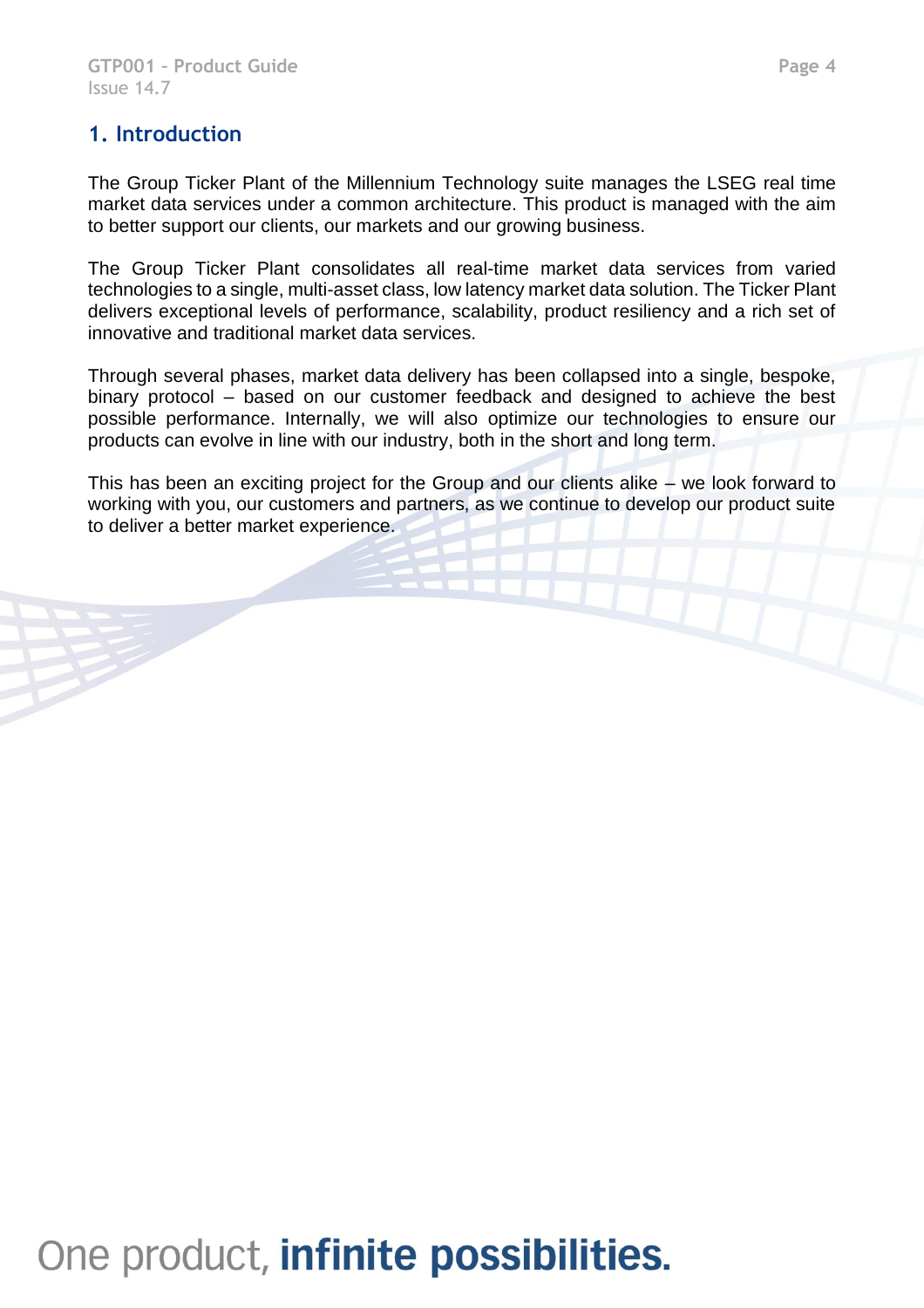#### **2. Documentation**

#### 2.1 This Guide

The purpose of this document is to provide an overview of the various services delivered by the Group Ticker Plant.

It will be updated and reissued when appropriate to do so.

### 2.2 Readership

This document is particularly relevant to trading, market data and technical teams within member firms, information vendors and other market participants who currently receive or are interested in receiving London Stock Exchange Group market data.

When read in conjunction with other Group Ticker Plant documents it is intended to provide all required information to develop to, and interact with, our real-time information systems.

#### 2.3 Document Series

This guide, **GTP001 – Product Guide**, forms part of the documentation library supporting those clients interacting with the Group Ticker Plant. For information, the full series of currently available documentation is outlined below:

- GTP001 Product Guide (this document);
- GTP002 Technical Guide;
- GTP003 Statistics Guide;
- GTP004 Parameters Guide;
- GTP005 Testing Guide;
- GTP006 External Sources Guide;
- GTP007 GTP Lite Guide;
- GTP008 GTP Market Attributes Guide;

The full library of Group Ticker Plant documentation can be found at:

<https://www.lseg.com/areas-expertise/technology/group-technology/group-ticker-plant>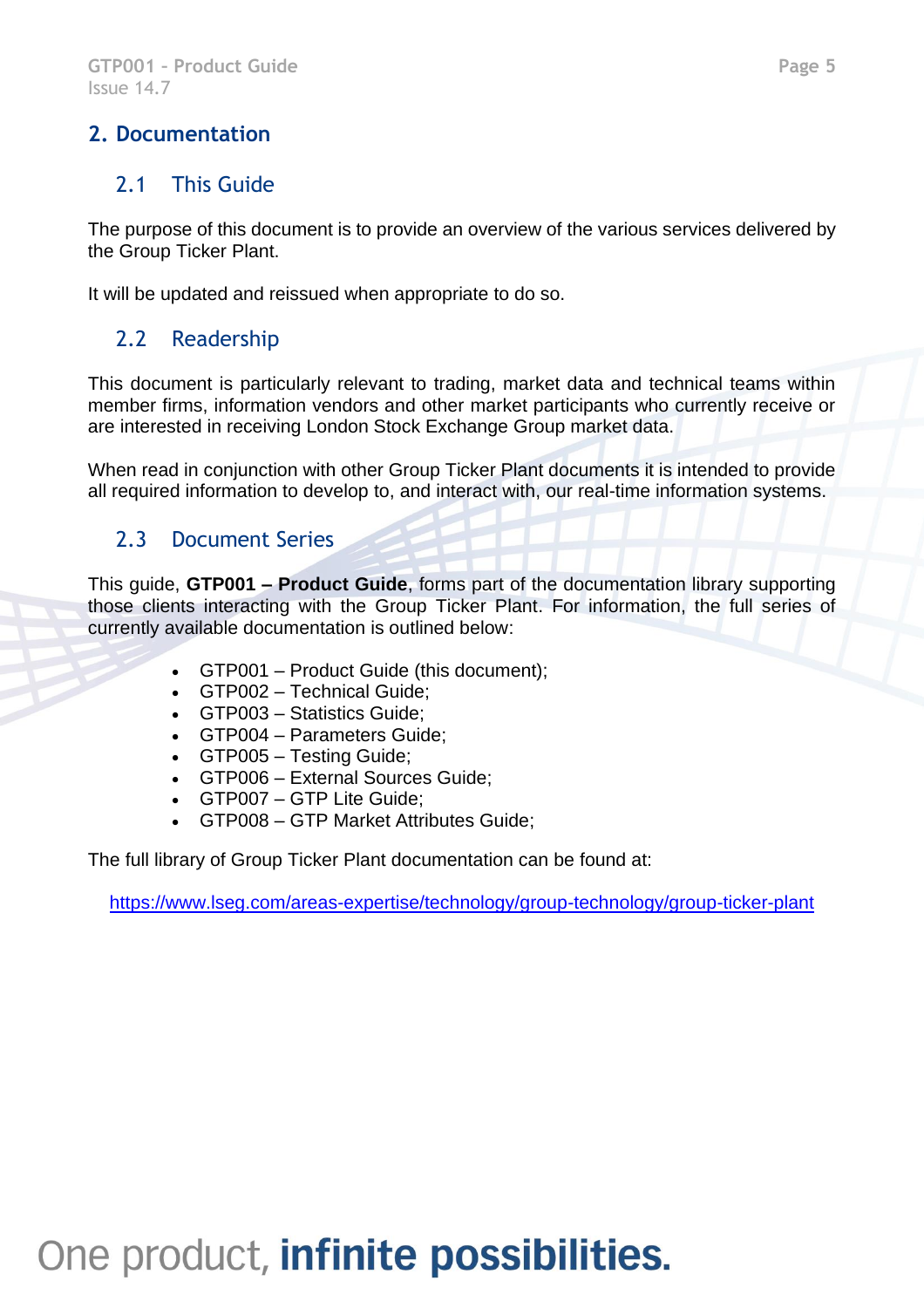#### 2.4 Document History

This document has been subject to the following iterations:

| <b>Issue</b> | <b>Date</b>       | <b>Description</b>                                                                                                                                                                                                                                                 |  |
|--------------|-------------------|--------------------------------------------------------------------------------------------------------------------------------------------------------------------------------------------------------------------------------------------------------------------|--|
| 1.0          | 27 June 2012      | First issue of this document                                                                                                                                                                                                                                       |  |
| 2.0          | 24 August 2012    | Second issue of this document with the following<br>iterations:<br>4.3.3 - inclusion of further information on channel<br>content.                                                                                                                                 |  |
| 3.0          | 15 November 2012  | Third issue of this document with the following<br><i>iterations:</i><br>3.1.2 – Clarification to snapshot building instructions.<br>3.1.5 - Reference to GTP005 - External Sources<br>Guide included.<br>4.3.3 - Minor clarifications to Instrument Distribution. |  |
| 4.0          | 8 February 2013   | 3.1.6 - Inclusion of FTSE Low Latency detail.                                                                                                                                                                                                                      |  |
| 4.1          | 6 March 2014      | 3.1.1 - Inclusion of GTP Lite Incremental Service<br>details.                                                                                                                                                                                                      |  |
| 5.0          | 13 August 2013    | Multiple changes to document issued to support Phase<br>2.0 services.                                                                                                                                                                                              |  |
| 6.0          | 17 April 2014     | Document baselined following customer feedback on<br>Phase 2.0 services and to support the inclusion of<br>EuroTLX and GTP Lite services.                                                                                                                          |  |
| 7.0          | 29 July 2014      | Seventh issue of this document to include minor<br>updates and corrections as highlighted.                                                                                                                                                                         |  |
| 8.0          | 19 September 2014 | Additional description added to section 3.1.3 as<br>highlighted.                                                                                                                                                                                                   |  |
| 9.0          | 25 June 2015      | Updated to include Phase 2 product details.                                                                                                                                                                                                                        |  |
| 10.0         | 21 October 2015   | Updated to reflect corrections identified.                                                                                                                                                                                                                         |  |
| 11.0         | 8 July 2016       | Updated to reflect corrections identified.                                                                                                                                                                                                                         |  |
| 12.0         | 10 March 2017     | Updated to include TRADEcho market data channels.                                                                                                                                                                                                                  |  |
| 12.1         | 22 May 2017       | Software Release 1.4.0.7:<br>4.4.2 – Added system event to available recovery<br>requests                                                                                                                                                                          |  |
| 13.0         | 22 May 2017       | MiFID Changes:<br>3.1.3 – Added details for indicative quote information<br>4.4.2 – Added indicative quote information to available<br>recovery requests                                                                                                           |  |
| 13.1         | 13 December 2017  | Decommission of FTSE Low Latency Service in<br>Production 19 Dec and CDS 18 Dec<br><b>Removed FTSE Low Latency</b>                                                                                                                                                 |  |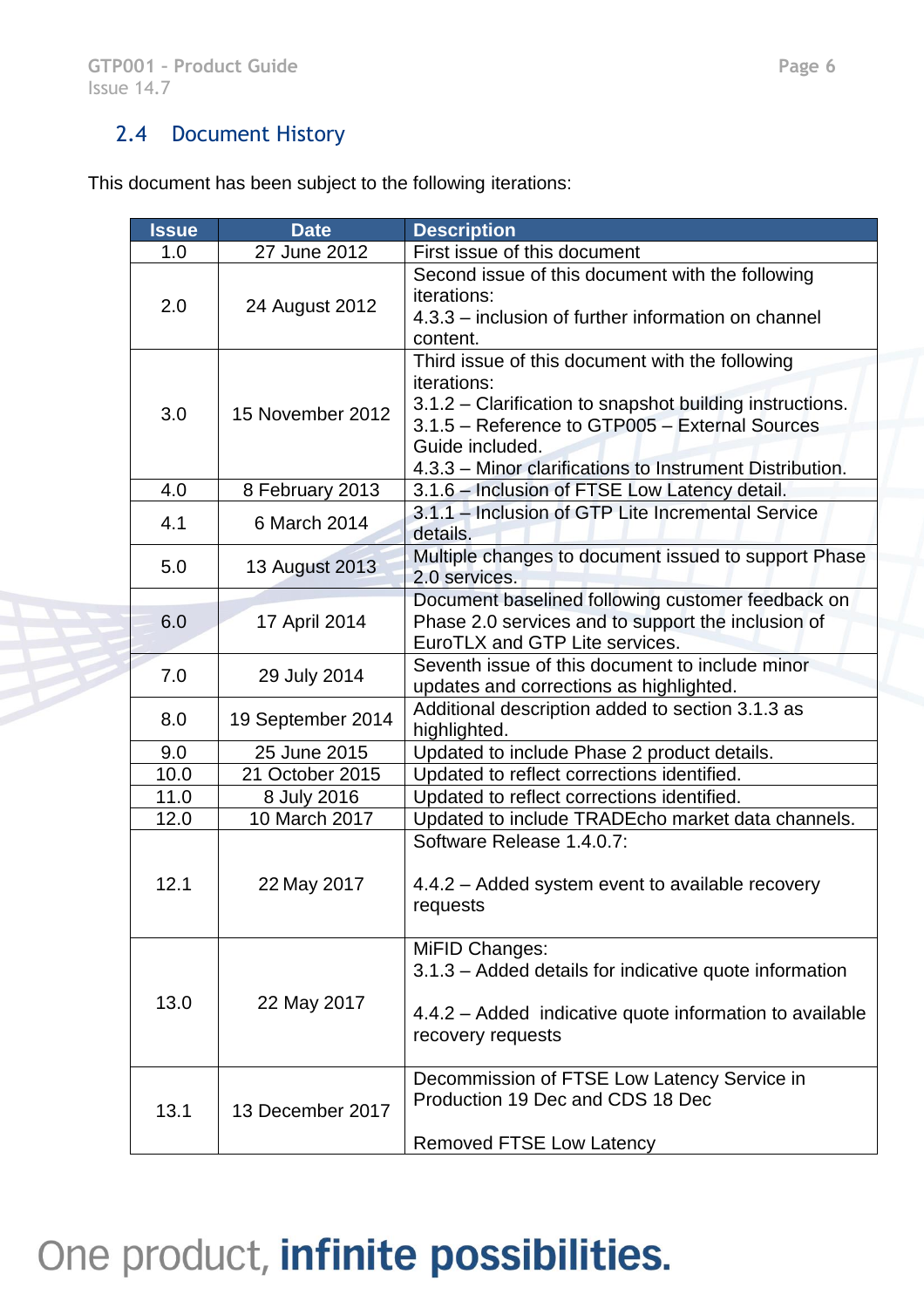| 13.2                      | 03 January 2018                                                                                       | 4.3.3 – Updated Spanish MIC code from XMCE to<br><b>XMAD</b>                                                                                                                                                       |  |
|---------------------------|-------------------------------------------------------------------------------------------------------|--------------------------------------------------------------------------------------------------------------------------------------------------------------------------------------------------------------------|--|
| 13.3                      | 06 June 2018                                                                                          | 4.3.3 – Updated MIC code from XMAS to XAMS                                                                                                                                                                         |  |
| 13.4                      | 22 August 2018                                                                                        | 3.1.3 - Added Trade Summary                                                                                                                                                                                        |  |
| 13.5                      | 25 October 2018                                                                                       | 3.1.3 - Added clarification on RFQ quotes publication<br>on Level 2 Incremental service<br>3.1.7 - Added Section for TRADEcho Service<br>4, 4.4.1, 4.42 $-$ Sections updated<br>3.1.3 - Added clarification on CPX |  |
| 13.6.1<br>17 January 2019 |                                                                                                       | 3.1.3 – Added Turquoise™ market for Trade Summary                                                                                                                                                                  |  |
| 13.7                      | 26 May 2020                                                                                           | 3.1.3 – Updated the description for the Trade<br>Summary, removing some previous limitations.                                                                                                                      |  |
| 14.2                      | 10 August 2020                                                                                        | Changes for Release 1.4.5.0<br>4.2, 4.3 – Rewritten to update the system architecture<br>changes to the PDC and SDC.                                                                                               |  |
| 14.3<br>30 September 2020 |                                                                                                       | 3.1.7– Added TRADEcho hard Brexit APAs category                                                                                                                                                                    |  |
| 14.4                      | All sections - Removed content related to Borsa<br>01 December 2020<br>Italiana and associated venues |                                                                                                                                                                                                                    |  |
| 14.5                      | 01 February 2021                                                                                      | 3.1 L1 Incremental Service is now available for the<br><b>Turquoise MTF</b>                                                                                                                                        |  |
| 14.6<br>01 August 2021    |                                                                                                       | Added a new section 3.1.8 - Analytics, additional<br>statistics on Order Book activity                                                                                                                             |  |
| 14.7                      | <b>15 October 2021</b>                                                                                | 3.1.8 - Stated that the analytics service ends each day<br>at the Market Close for each respective venue.                                                                                                          |  |

In subsequent issues of this document, where amendments have been made, these changes are indicated through the use of red text.

#### 2.5 Enquiries

For further information on Group Ticker Plant, please contact either your Technical Account Manager or the Client Technology Services (UK):

- Telephone: (+44) 207 797 3939
- Email: [londontam@lseg.com](mailto:londontam@lseg.com)

Please contact the LSEG market data team for further information regarding data licensing for this service by emailing [marketdata@lseg.com](mailto:marketdata@lseg.com)

Further information can also be found on our project websites:

<https://www.lseg.com/areas-expertise/technology/group-technology/group-ticker-plant>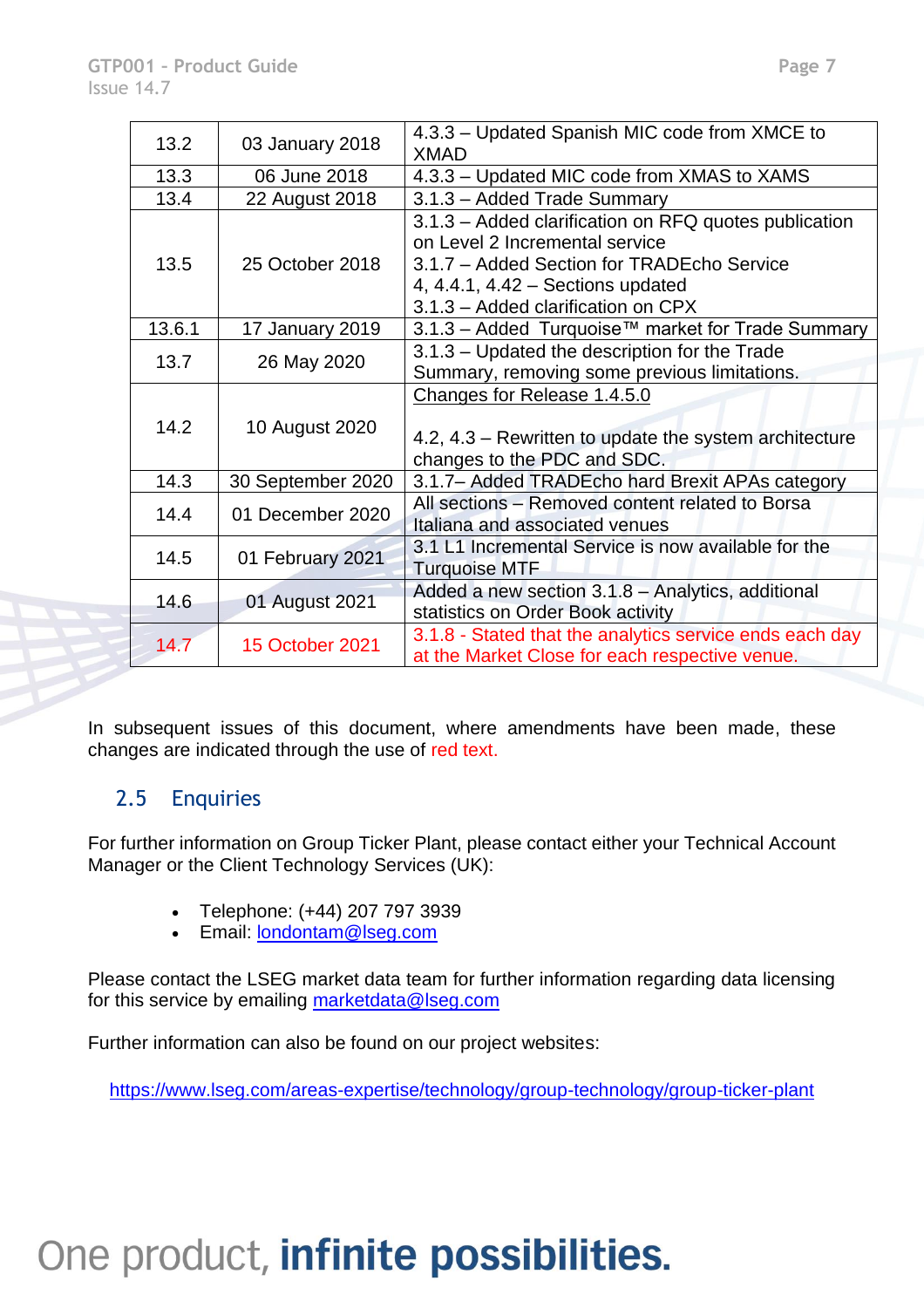#### **3. Service Overview**

The Group currently broadcasts real-time data in a number of different protocols. The protocol by which real-time data is broadcast is dependent upon asset class being traded, the core technology underpinning the market, and the nature of the client's interaction with the service.

The Group Ticker Plant supports a number of different asset classes – Cash Equities, Fixed Income (both Bonds and Warrants) and Derivatives – and in an effort to ensure the new protocol is intuitive, performant and generic, some data sets have been removed. All business-critical information remains present and new functional enhancements and data sets have been introduced as a result of customer feedback and market trends.

#### 3.1 Service Lines

The Group Ticker Plant is enhanced overtime in phases. Each go-live phase sees either additional service lines or markets introduced to the core product.

Group Ticker Plant delivers the following service lines:

- Level 1 incremental service
- Level 2 10 depth snapshot service
- Level 2 incremental service with indicative quotes
- Reference Data
- **Announcements**
- FTSE Russell Indices
- TRADEcho SI Quotes and Trade Reporting
- Analytics



**Figure 1:** Service lines offered by Group Ticker Plant.

The following markets are currently supported

- London Cash Equity markets (including IOB, EQS and the Order Book for Retail Bonds) (LSE);
- Turquoise Cash Equity markets;
- TRADEcho APA Trade reports and SI quotes.
- FTSE Russell Indices

Customers should note that the Turquoise Cash Equity market introduced at Phase 2 is only be provided as a Level 1 incremental service and Level 2 full-depth incremental data service.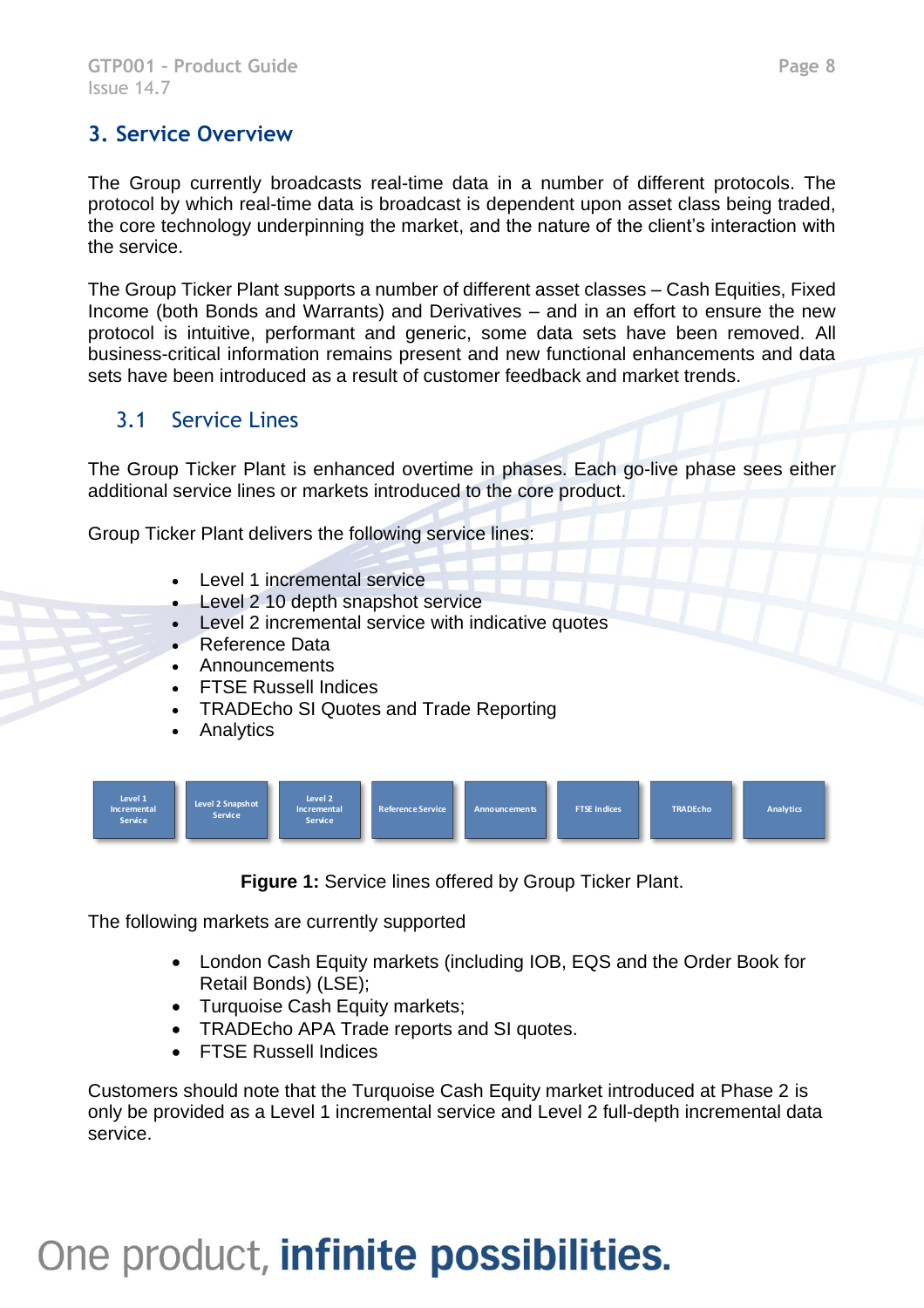In a similar design to that of Millennium Exchange, Group Ticker Plant data services are disseminated via multicast, broadcast in UDP network packets, and delivered over a number of load balanced IP multicast channels. These IP multicast channels are supported by TCP/IP replay and recovery services.

In addition, the Group Ticker Plant instance supports the provision of data in TCP/IP delivery mechanic – the GTP Lite service. Further information is contained within GTP007 – GTP Lite Guide, available on the project microsite.

There is no concept of Prime, Duplicate or Standard data delivery on the new Group Ticker Plant.

#### 3.1.1 Level 1 Incremental Service



The Group Ticker Plant level 1 service is publishing an aggregated Best Bid and Offer, both quantity and price for applicable order types. Market Orders are also aggregated and their total cumulative size is disseminated. As an incremental service, any change to the consolidated Best Bid and Offer, whether a modify, deletion, addition or execution of a contributing order, results in the dissemination of the entire Best Bid and Offer details. All values for the level 1 service are contained within a single message type.

In addition to the dissemination of the Best Bid and Offer, the level 1 service delivers all executions, both on and off book, as trade reports. All on book trades (AT and PT trades), auction uncrossing trades (UT trades) and trade breaks are delivered in a single message type. This message includes the executed price (or yield if the instrument is traded in yield), the executed quantity, the transaction time as stamped by the matching engine and the auction type if applicable. Off-book executions reported to supported venues are published in the Off-book Trade message. This message includes the transaction time, traded quantity, traded price and trade date. Further details are included in GTP002 – Technical Guide.

The level 1 service also broadcasts a rich range of derived information – the Group statistics package. Whilst continuing to broadcast all derived information published across our legacy market data products, the Group Ticker Plant introduces a new set of statistics. Indicative auction information, when applicable, is disseminated as a statistic on the Group Ticker Plant. For information, the statistics supported are detailed below:

- Volume (on book only and all trades);
- VWAP (on book only and all trades);
- Number of trades (on book only and all trades
- Turnover (on book only and all trades);
- Trade High and Low (on book only, off book only and all trades);
- 52-week Trade High and Low;
- Closing Best Bid and Best Offer;
- Open interest;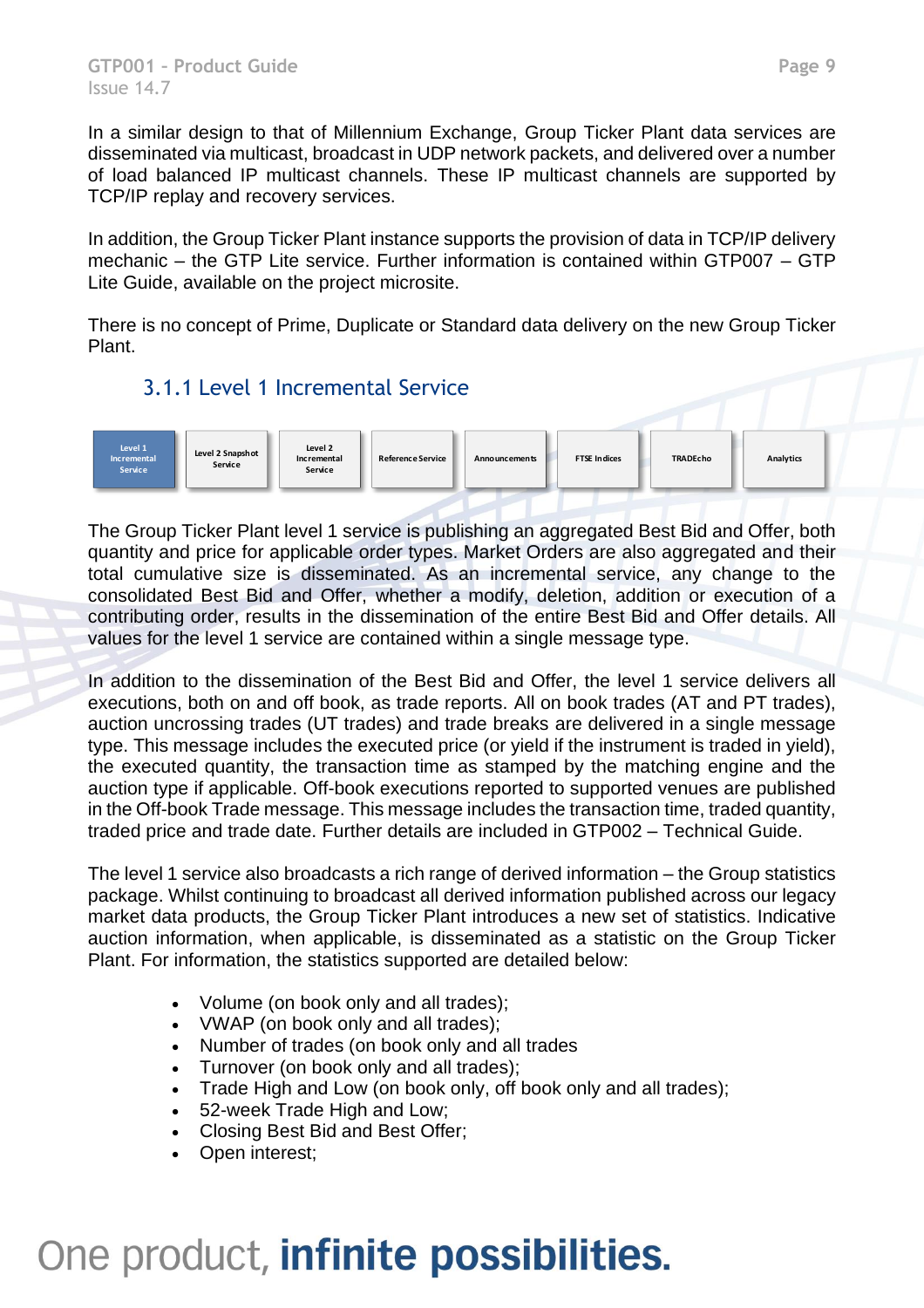The level 1 service also publishes the official Opening and Closing price as reported by supported venues. This value is published in real-time and includes the underlying method of calculation.

Further information on our statistics and their derivation method is included in GTP003 – Statistics Guide.

The level 1 service also disseminates the real-time trading status for an instrument and any system event information deemed relevant to market data clients.

#### 3.1.2 Level 2 Snapshot Service



The Group supports a level 2 snapshot service. This snapshot service line provisions clients a 10-depth snapshot of the order book. All markets broadcast snapshots at 150 millisecond intervals. This service is not designed for those clients who require full visibility of the order book or a microsecond latency sensitive service – instead being made available to support users sensitive to the bandwidth requirements of a full book incremental market data product.

The level 2 snapshot service line is made available in two different formats: market by order (MBO) and market by price (MBP). Provisioned over two separate market data channels, the two market data products are provisioned to clients subject to the correct commercial arrangements being in place. Further details on the two snapshot services are included below:

- Market by order the MBO snapshot product issues clients the top 10 individual orders for both the bid and offer sides of an order book for a given security.
- Market by price the MBP snapshot product issues clients the top 10 price levels for both the bid and offer sides of an order book for a given security.

Snapshots are issued at the advertised intervals to clients. If no change occurs in the order book for this duration, no new snapshot is provided.

Unlike legacy market data snapshot services, the Group Ticker Plant snapshot services are built by processing a number of individual messages. Clients should process all messages received in chronological order, utilising the message sequence number, to ensure an accurate build of the order book.

The MBO snapshot should be built by processing the first Add Order message which contains the best priced buy order. This message also contains the total number of buy orders to be disseminated (a maximum of ten). The following nine buy orders are provided as a number of Add Order Short messages. If no buy side orders exist on the order book,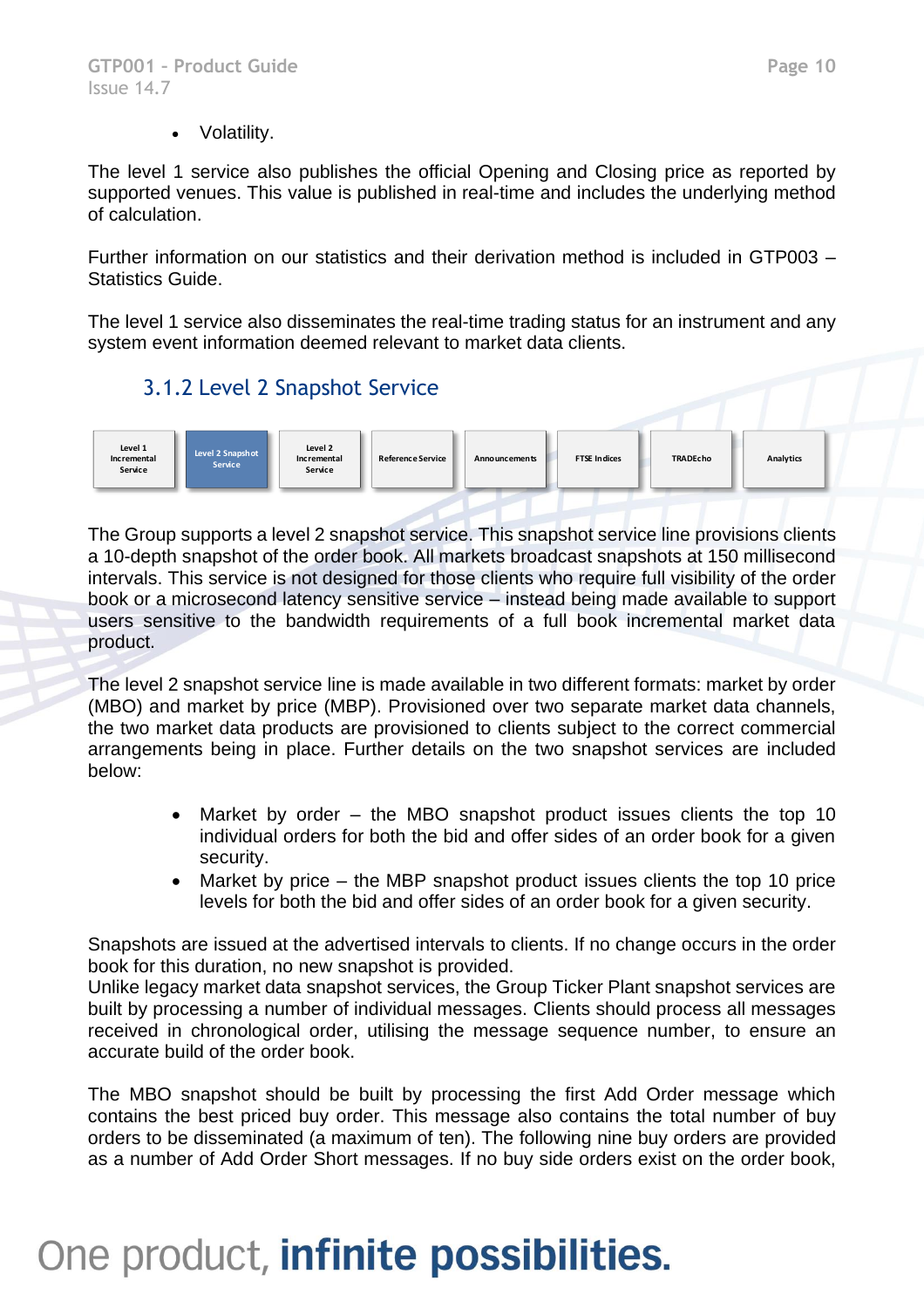an Add Order message with Depth of '0' is sent. The buy side snapshot is always disseminated first. Clients should then expect to receive an Add Order message which contains the best priced sell order. In a similar method to that of the buy side, this message contains the total number of sell orders to be disseminated (maximum of ten). These orders are then disseminated as a number of Add Order Short messages. If no sell side orders exist, an Add Order message with Depth of '0' is disseminated. Both the Add Order and Add Order Short messages contain the Order ID as reported by the execution venue – this allow clients to track their orders on the market data product. If no orders exist on either side of the order book, an Order Book Clear message is disseminated by the server.

The MBP snapshot should be built in a similar way to that of the market by order snapshot. Clients should process the first Add Order MBP message which contains the best available buy price. This first update consolidates the order volume at this price point. It also provides the number of orders collapsed at this first price point and the total number of price points to be disseminated to form the book (a maximum of ten). Clients should process the following Add Order Short MBP messages to build the remaining price points of the buy side MBP order book. If no buy side price points exist on the order book, an Add Order MBP message with Depth of '0' is sent. The buy side snapshot is always be disseminated first. Following the dissemination of these price points, clients receive an Add Order MBP message for the sell side of the MBP order book. This will, as per the buy side, contain the best price point of the sell side. Also contained in this message are the number of orders collapsed into the order and the total number of price levels to be communicated (a maximum of ten) to build the sell side of the MBP order book. Clients then receive the Add Order Short MBP messages. If no sell side price points exist, an Add Order MBP message with Depth of '0' is disseminated. If no price points exist on either side of the order book, an Order Book Clear message is disseminated by the server.

The Group Ticker Plant always disseminates Add Order and Add Order Short messages for both MBO and MBP order books in chronological order, in the aforementioned sequence.

Clients should also note that as the MBO and MBP snapshot services are provisioned by dedicated gateways, these cannot be guaranteed to be aligned at all times. Whilst operating independently, both are configured to the same source feed and both operate with the same time interval between snapshots. Customers should note that no MBP level 2 snapshot channel F (European data sets) is provisioned; all European trading services are currently quote based and cannot therefore be aggregated.

The level 2 snapshot service also includes all statistical, trade, reference data, instrument status and event information as contained in the level 1 service and as described in section 3.1.1 of this document.

#### 3.1.3 Level 2 Incremental Service

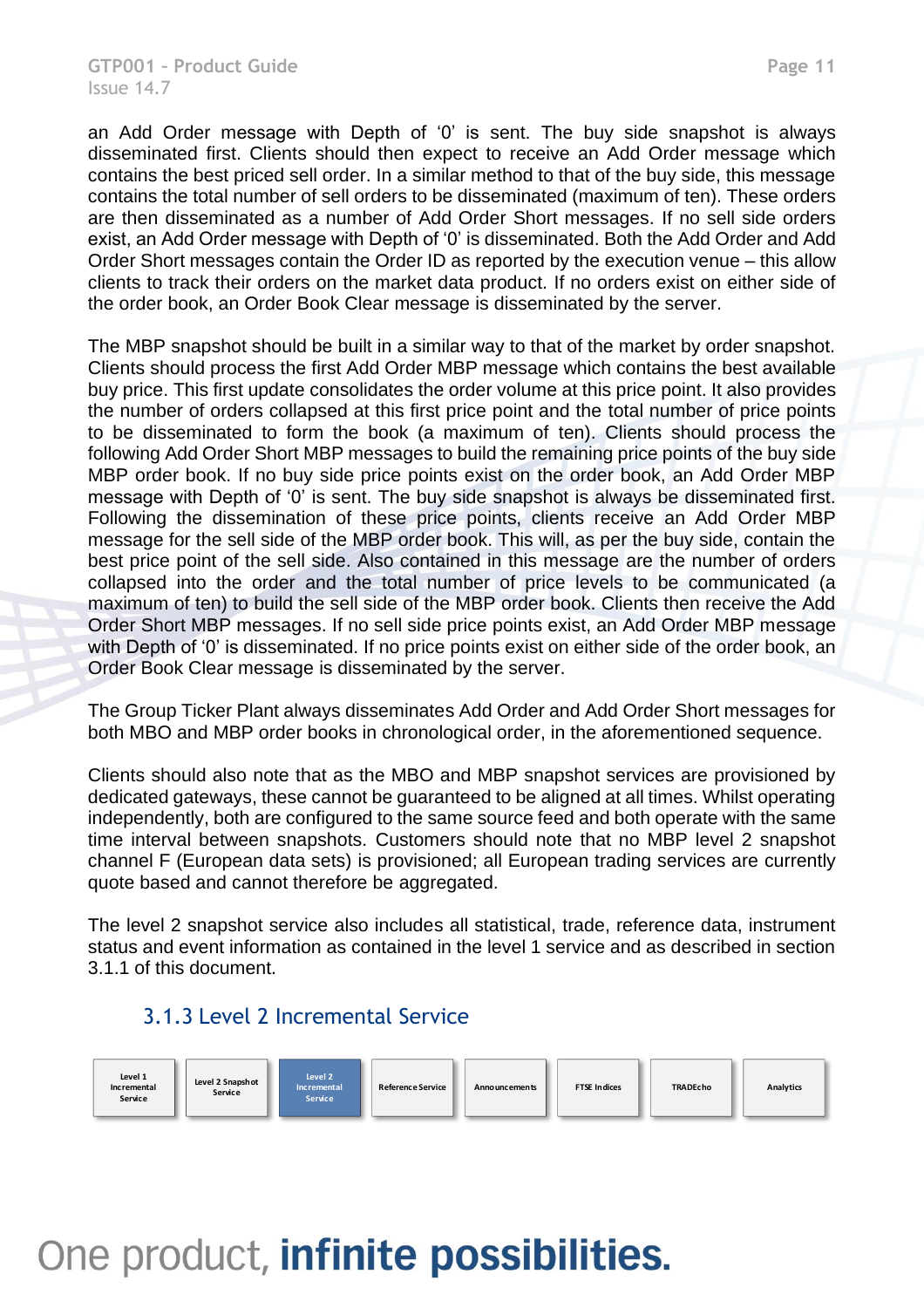The level 2 incremental service publishes all order book updates including order add, modify and delete messages. Order book management and post-trade management is done through two distinct message types – the Order Executed with Price/Size message does not feature on the Group Ticker Plant service lines.

The Group Ticker Plant broadcasts an Add Order Incremental message each time a visible order is added to the order book. A unique identifier, the Order ID, is applied and should be used to identify all future actions to be applied to that order. In an enhancement versus that of legacy market data products, the Group Ticker Plant explicitly identifies the public order type to facilitate client order book interaction. Should the order be deleted from the matching engine, as a result of market participant deletion or execution, a Delete Order message is disseminated. The Group Ticker Plant disseminates a Modify Order message should any attributes of the order be changed, as a result of partial execution or market participant instruction. If private RFQ book is applicable to a tradable product, RFQ quotes are published according to the RFQ transparency regime:

1. In presence of Partial Post Trade Transparency:

The average of the bid and ask prices of a private RFQ session, and the RFQ ID identifying the session, are transmitted via a single Indicative Quote Information message when:

- a market maker submits a first quote to the book.
- a market maker submits a quote response that results in a price change.
- an RFQ session is terminated

• a quote sent in response to an RFQ is expired/cancelled However, if multiple quotes get expired due to an RFQ termination, a single Indicative Quote Information with zero is sent at the end of the termination process to notify the recipients of its termination, but no Indicative Quote Information messages are sent at each quote update. This regime is not applicable to LSE venues.

2. In case of Full Post Trade Transparency:

Individual RFQ quotes are transmitted via the Add Order Incremental messages attached to the RFQ book. Each message contains the particular RFQ ID identifying the RFQ session, when multiple RFQ sessions are running concurrently. This is the regime applicable to LSE venues.

In a similar regime to that of the level 1 incremental and level 2 snapshot services, all executions on the matching engine results in dissemination of Trade messages. As described previously, in addition to Trade messages, the level 2 incremental service will also disseminate Order Delete and Order Modify messages to customers which should be applied to ensure order books represent the current state of the matching engine.

On level 2 incremental feed, the Group is also implementing a consolidated message (Trade Summary) which disseminates summary information prior to individual trade.

Trade Summary is published immediately in advance of any individual Trade message or set of Trade messages generated from a single Matching Engine event in Regular trading. Trade Summary contains a summary of aggregated executed and expired volume, and the furthest price at which volume is depleted as part of the event.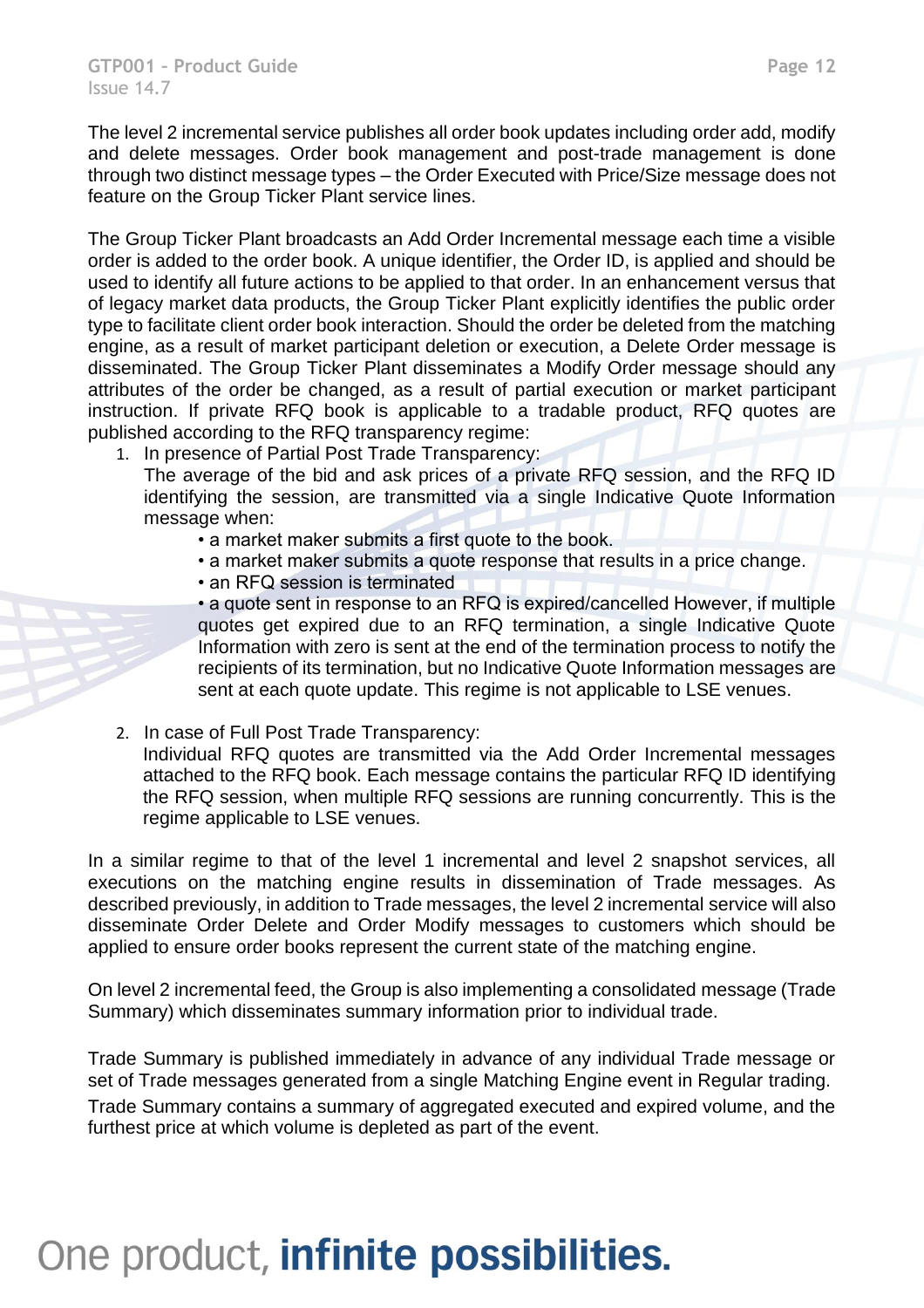Trades resulting from triggered Stop orders and Stop Limit orders and having the same original passive side does not generate a separate Trade Summary message but has their traded volume included in it until the direction of execution changes. Every time the passive side changes a new trade summary message is disseminated and trade volumes in that direction is included in it.

For e.g. Aggressing order A1 (Side = Buy) takes out 2 passive visible orders  $\rightarrow$  Trade summary (TS1: Side =Sell)

The traded price triggers 1 stop order (Side = Buy) which executes at price  $P2 \rightarrow$  The traded quantity of that is included in the above-mentioned trade summary (TS1)

The traded price P2 triggers 2 stop orders one after the other (Side = Sell) both of which execute at P3 and P4 respectively  $\rightarrow$  New trade summary (TS2: Side = Buy) has the total traded quantity of the 2 stop orders

The traded price P3 triggers 2 more stop orders one after the other (Side = Buy) both of which execute at P5 and P6  $\rightarrow$  New trade summary (TS3: Side = Sell) has the total traded quantity of the 2 stop orders

Clients should also note that

- 1. Trade Summary is not published for Cancellations and Amendments of trades
- 2. Trade Summary is only applicable for trades during Regular Trading and Closing Price Crossing session, and not to Auction trades

This functionality is available for LSE, and Turquoise Lit™ Order Books.

Implied orders, identified by the order type flag, retain the lowest order book priority at a unique price point, irrespective of other orders on the book and their attributes. For example, should a limit order lose its price/time priority due to quantity increase, it would continue to reside above an implied order at the given price point. The OrderID of all implied orders is equal to zero. Please note, implied orders functionality currently is not used by LSEG Trading Venues or markets.

The Group's level 2 incremental service also includes all indicative quote, statistical, trade, reference data, instrument status and event information as included as part of the level 1 and level 2 snapshot service lines.

#### 3.1.4 Reference Data



The Group Ticker Plant disseminates an enriched package of reference data. When used in conjunction with the Group's sFTP/FTP reference data packages, it is intended that all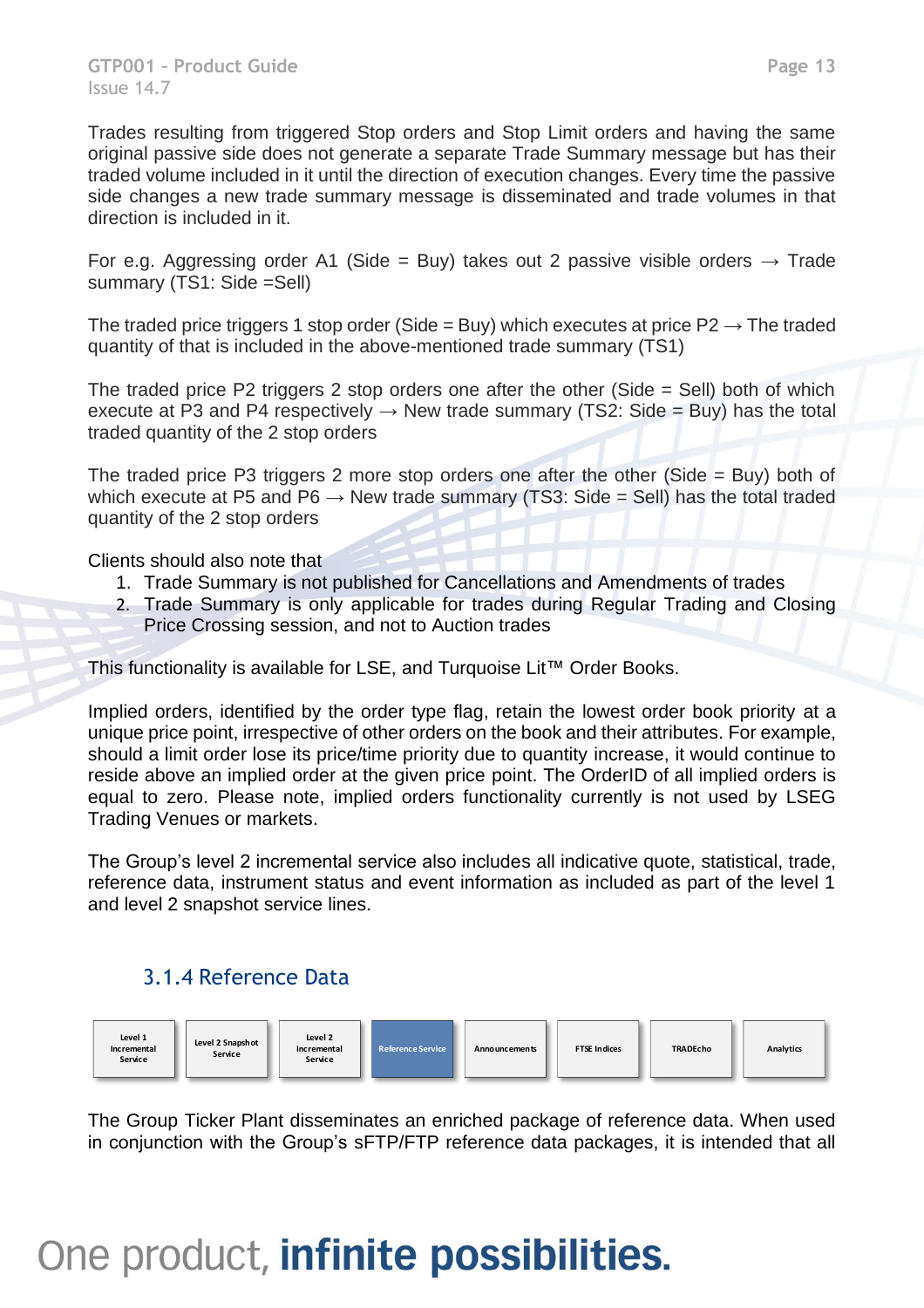information required to trade and manage securities are provided to clients. Further information on the Group's sFTP/FTP reference data packages can be found in

- MIT401 Guide to Reference Data Services, for LSE venue
- MIT501 Guide to Reference Data Services for Turquoise venue

Each market data service publishes a generic set of reference data, irrespective of the asset class to which a security belongs. This information is contained within the Instrument Directory message and is disseminated each morning. The following information is an example of what is actively transmitted:

- Instrument;
- ISIN;
- Allowed Book Types;
- Segment;
- Source Venue.

Clients are also able to target the TCP/IP recovery service to request asset specific reference data which is packaged in the Instrument Directory Equities/Derivatives/Fixed Income messages. The content of these messages is available in GTP002 – Technical Guide.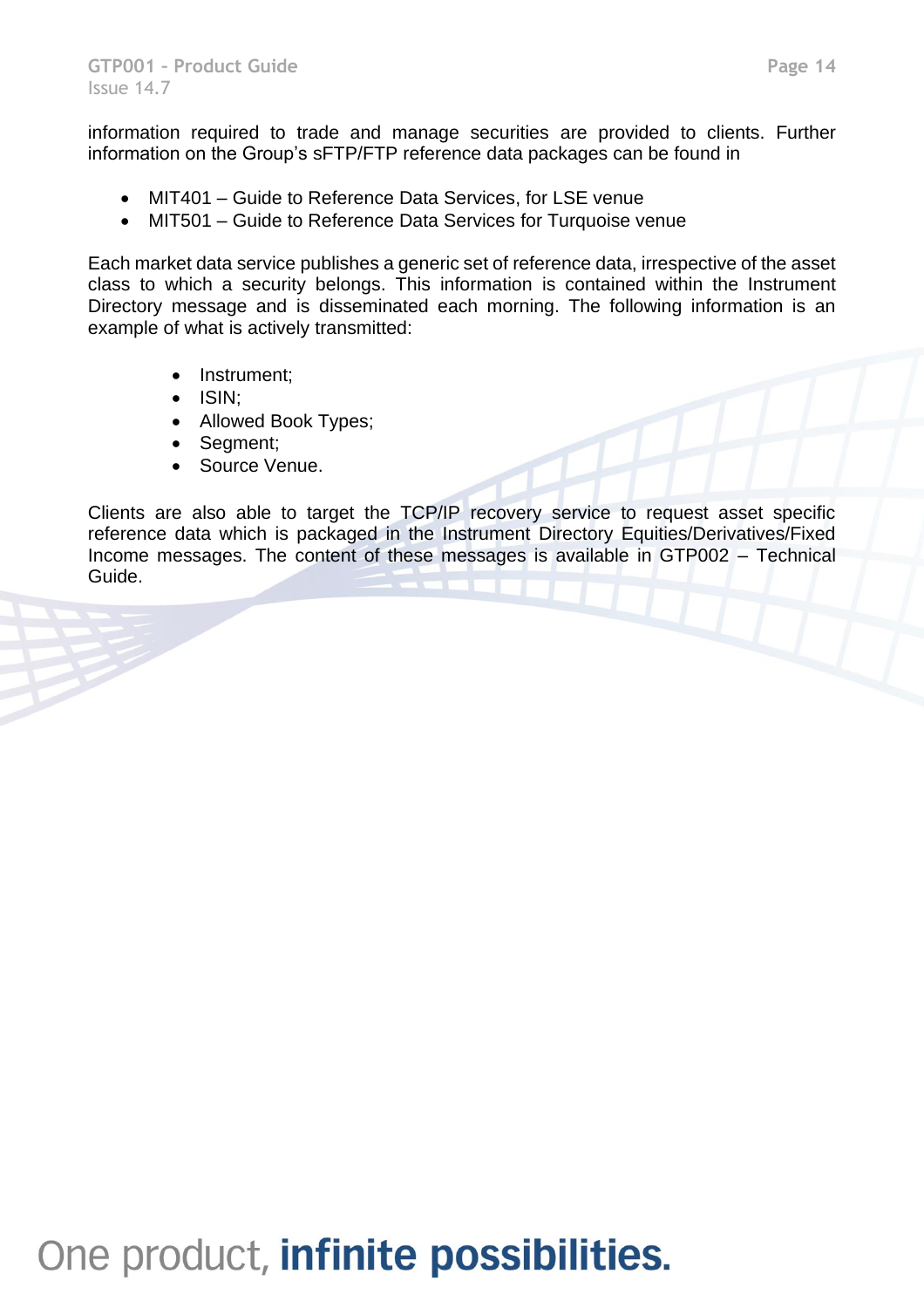#### 3.1.5 Announcements



The Group Ticker Plant Announcements are not currently supported for London Stock Exchange or Turquoise markets. Announcements are packaged in a single message and disseminated on the relevant multicast channel to which the announcement refers.

Please note that the Announcements service line is not the Regulatory News Service (RNS). RNS will continue to be broadcast by our FIX-FAST market data product on the current IP address range.

#### 3.1.6 FTSE Russell Indices



The Group Ticker Plant supports the dissemination of FTSE Russell indices, as received in either snapshot or real-time format, as calculated and broadcast by FTSE Russell. All indices are broadcast on a single FTSE Russell Indices market data channel. The following values, as reported to the Group Ticker Plant by FTSE, will be published:

- Index Code:
- Index Value:
- Index Status:
- Index Differential;
- Total Return Value;
- Index Timestamp.

The Group Ticker Plant disseminates all information as received from FTSE Russell. FTSE does not retransmit values in fields when they have not changed versus the previous update, and as such, these fields are transmitted as blanks by the Group Ticker Plant. Customers should therefore interpret these null values as per the previous update.

Clients should note that only a replay service is available for message retrieval on the FTSE Russell market data channel – no recovery service is available for use. Further details on both replay and recovery are contained in section 4.3 of this document.

Whilst the Group Ticker Plant provisions a subset of indices at go-live, clients are encouraged to request additional indices if required. Full details of indices disseminated by the Production Group Ticker Plant are contained within GTP006 – External Sources Guide. Please note that the CDS environment broadcasts only a small subset of indices to facilitate customer development and testing.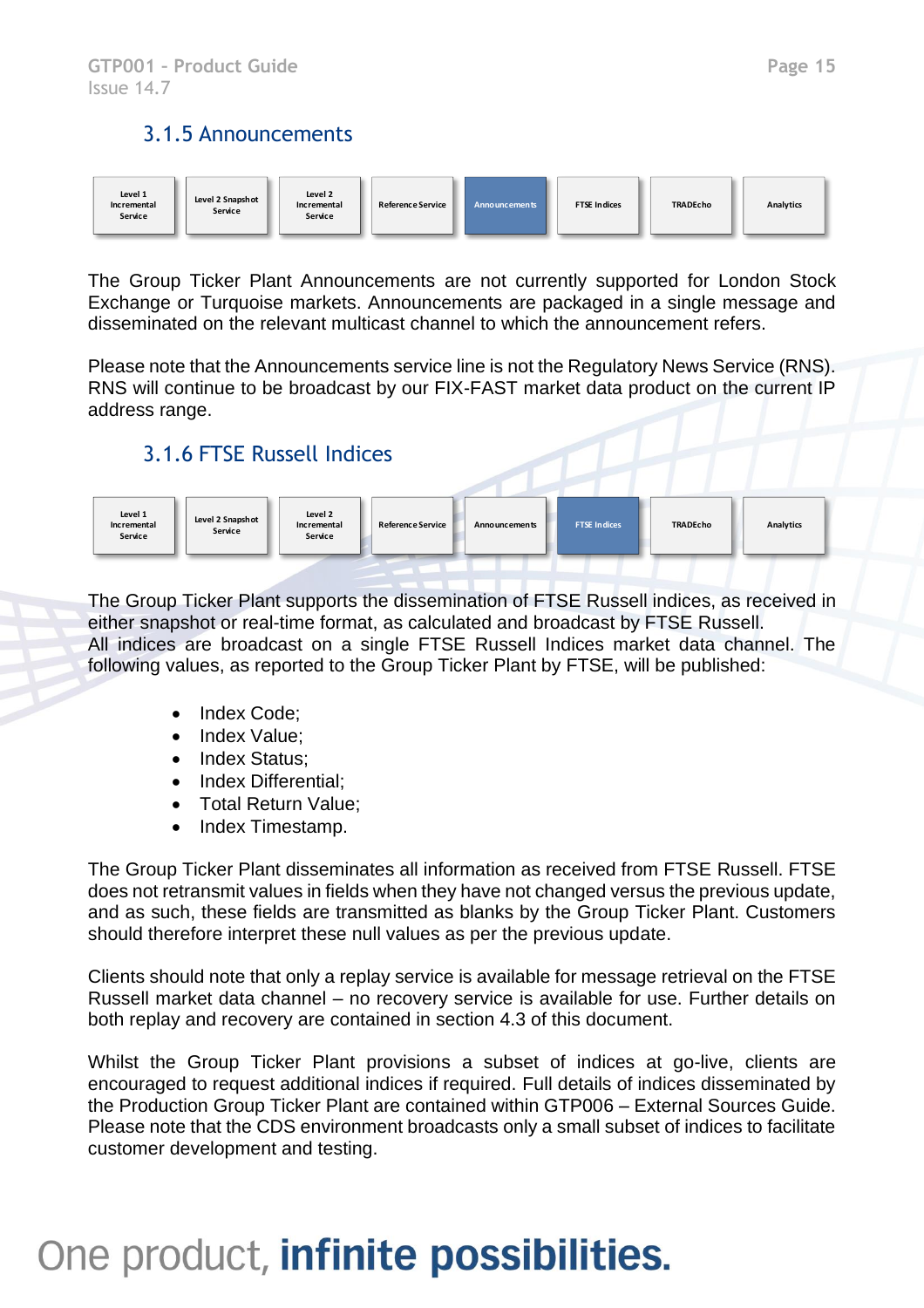Clients should ensure that they have the appropriate commercial license in place with FTSE Russell prior to requesting indices to be provisioned.

#### 3.1.7 TRADEcho SI Quotes and Trade Reporting



The Group Ticker Plant supports the dissemination of SI quotes and Trade Reports submitted to TRADEcho APA over dedicated service lines.

The following information is made available over the TRADEcho service lines:

- Reference data, intra-day status updates of off-book trade reporting sessions and trades statistics, limited to products listed on LSE venue.
- Publish SI quotes of equity instruments listed on LSE venue.
- Publish off-book trade reports when eligible for publication, for the global ESMA FIRDS instruments database as reported to TRADEcho APA.
- Publish trade reports segregated for either UK or European TRADEcho APA's following a hard Brexit scenario.

For instruments which are traded both off-book on TRADEcho APA and on electronic book on LSE venue, GTP provides the same Source Venue identification code.

Further information on off-book statistics and their derivation method is included in GTP003 – Statistics Guide.

#### 3.1.8 Analytics Service



The Analytics Service is intended to provide additional statistics related to securities trading activity. This service publishes a snapshot of statistics every 1 second for each instrument available on the LSE, Turquoise and Turquoise Europe markets. The service tracks the Level 2 Incremental Service for these markets and publishes statistics after the fact, keeping to the periodicity of an update per second. Any hidden orders do not contribute to the Statistics. The message contains a limited set of statistics at launch; however, this may be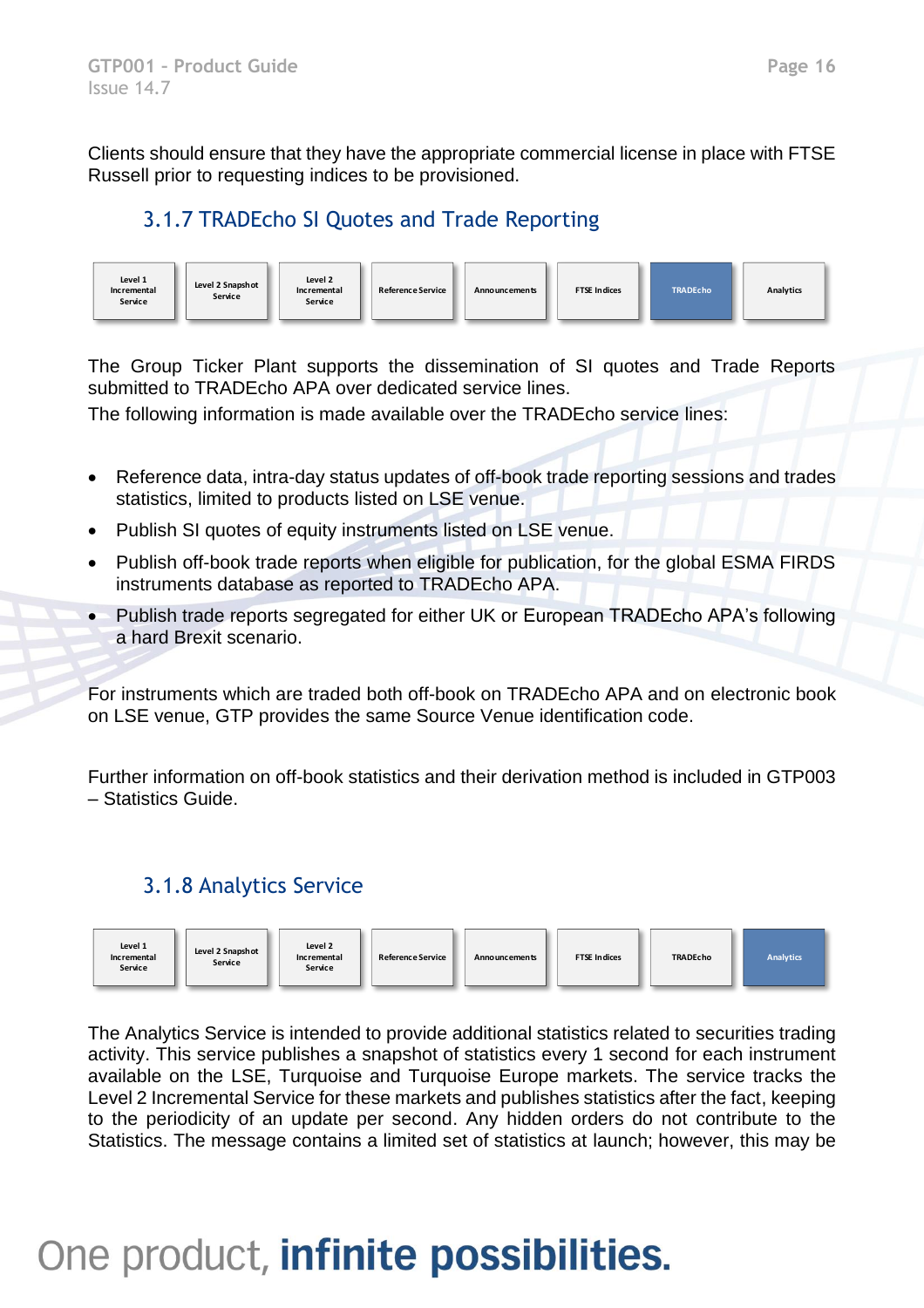extended to include further information on consultation with market data clients and member firms.

The Analytics Service is a value-added service and will be provisioned to clients subject to the correct commercial arrangements being in place. Please contact the LSEG market data team for further information on how to access this service [\(marketdata@lseg.com\)](mailto:marketdata@lseg.com).

Each snapshot message published by the Analytics Service contains the message length, message type, timestamp, instrument, source venue, a start time and end time in addition to the statistics. Technical details of the Analytics Service by GTP can be found in GTP 002 – Technical Guide.

- The statistics are calculated for the electronic (normal) order book only.
- The statistics initialise to zero at the start of the day.
- The statistics reset to zero at the end of the day.
- If there is no activity on the order book for a particular instrument and all the statistics published on the message in a given period are zero, the analytics gateway will cease publication of the analytics message for that instrument until there is a subsequent period with activity in the order book such that at least one of the statistics is not zero leading the gateway to publish the message.
- If the market operations for a source venue, forcefully re-publishes the order book, this activity updates the statistics, even though it is a re-publication of already published orders.
- The service ends each day at the Market Close for each respective venue.

For further details on the statistics, please refer GTP 003 – Statistics Guide.

The Group Ticker Plant hosts an instance of the Analytics service per each Channel of the LSE, Turquoise and Turquoise Europe Markets. Each instance of the Analytics Service provides a;

- Real-Time multicast feed
- Replay TCP/IP feed
- Recovery TCP/IP feed

The Analytics service also includes all reference data, instrument status and system event information in addition to the analytics messages. These are provided over the real-time, replay and recovery feeds. The analytics message is not available on the recovery feed at present but may likely be included in the future.

The service provides a primary feed and a secondary feed and adheres to the resiliency model for non-Level 2 Incremental Services, the details of which are discussed under System Overview section 4 of this document.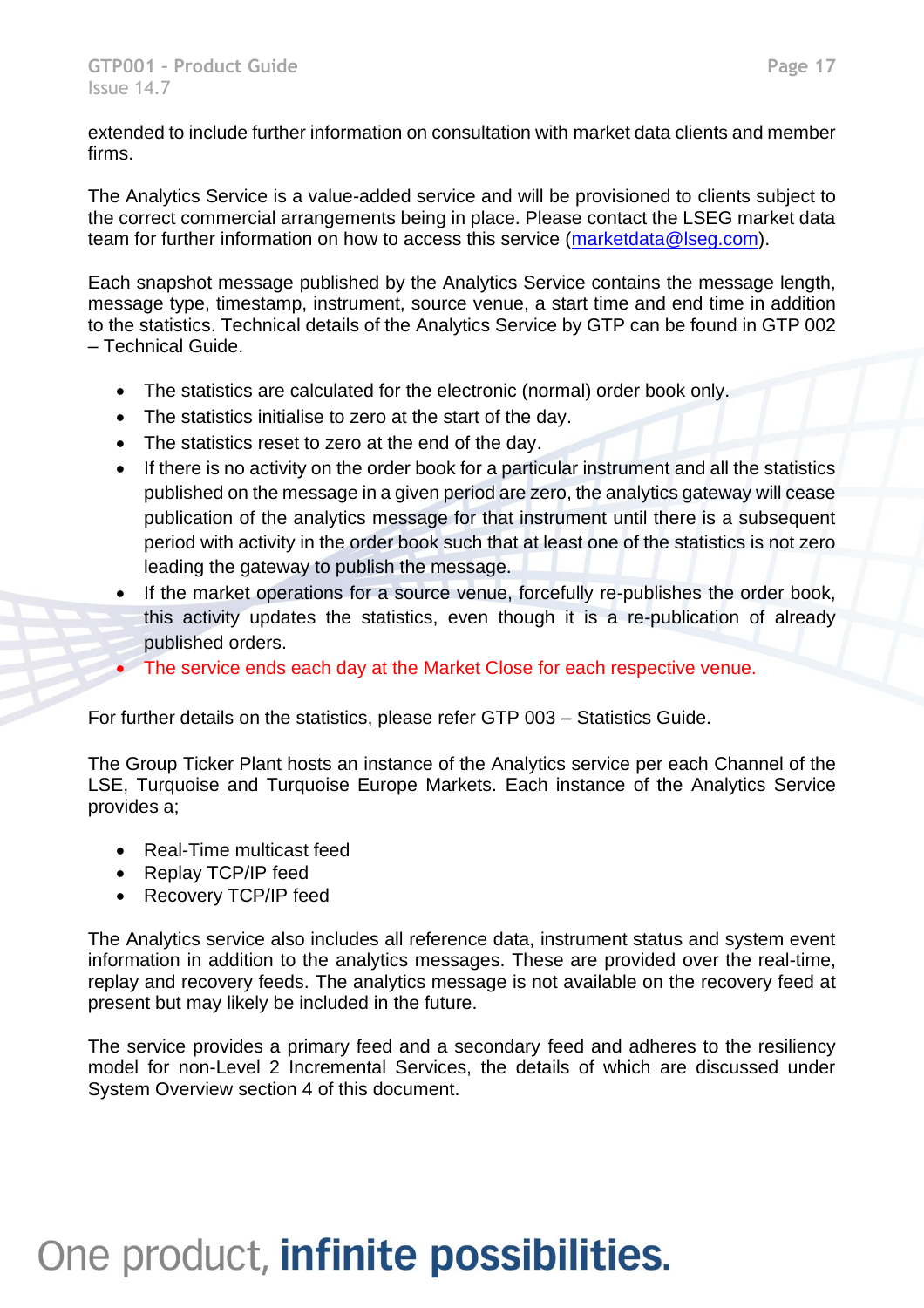### **4. System Overview**

The interfaces, protocols and architecture used by the Group Ticker Plant differ considerably to those currently employed by the Group's Millennium Exchange, SOLA or other Production environments.

The Group has invested in designing an intuitive, performant protocol, generic in nature which we hope aids client development and provides a design which can easily evolve as further service lines or markets are introduced. Whilst the protocol is not an industry standard such as FIX-FAST, we believe it is simpler and supports the needs of our clients and markets to a greater degree.

The Group Ticker Plant is deployed to the London Primary Data Centre (PDC) estate and operates with a Secondary Data Centre (SDC) estate.

London site provides market data for

- London Stock Exchange;
- Turquoise Cash Equity markets;
- TRADEcho APA.
- FTSE Russell Indices Service

Details of FTSE Russell Indices streamed by GTP can be found at GTP 006 - External Sources Guide.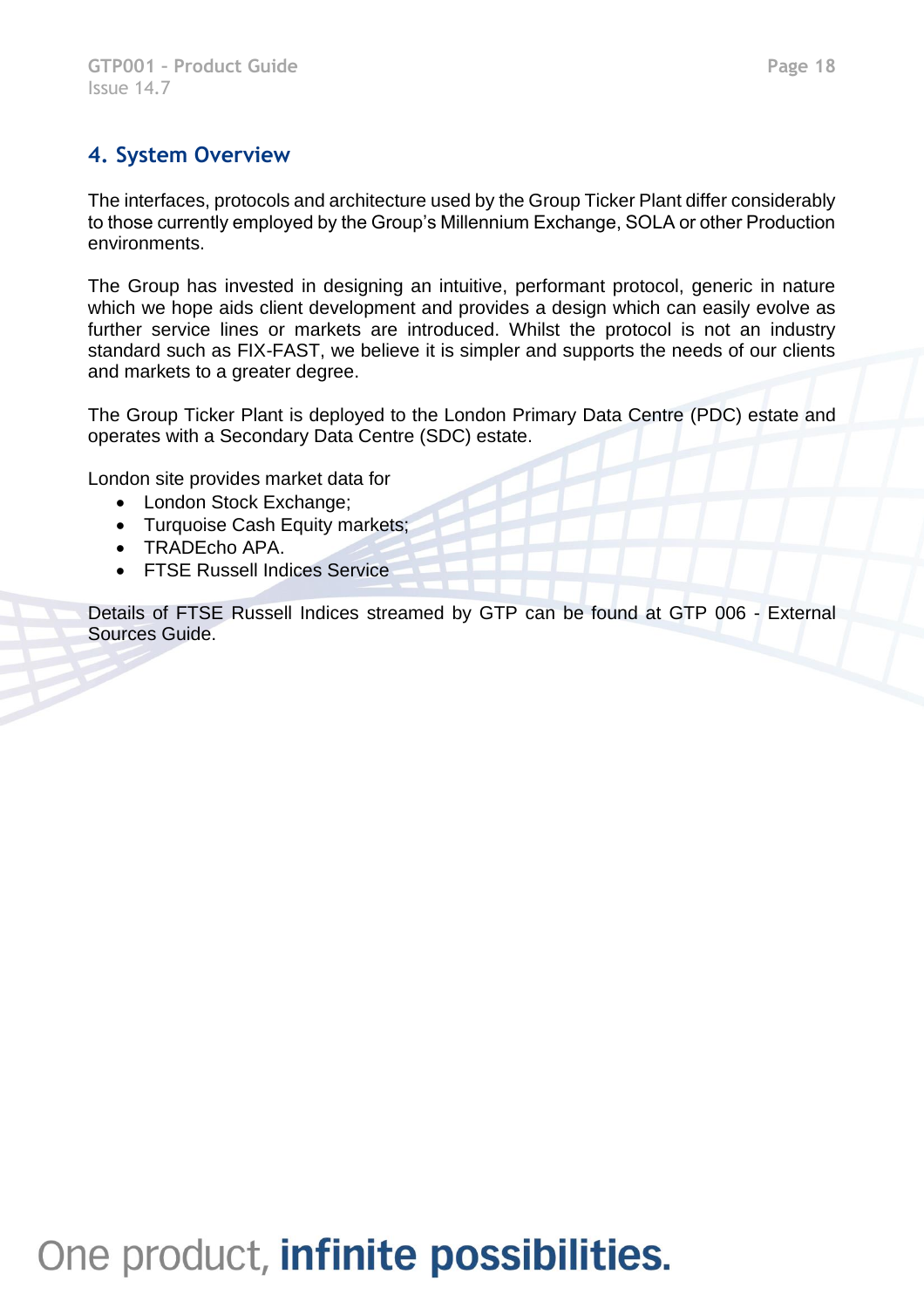#### 4.1 Message Formats

The various messages of the Group protocol support publication of all service lines for all supported markets. Some messages may not be broadcast for all supported markets. Where this is the case, it is clearly identified in GTP002 – Technical Guide.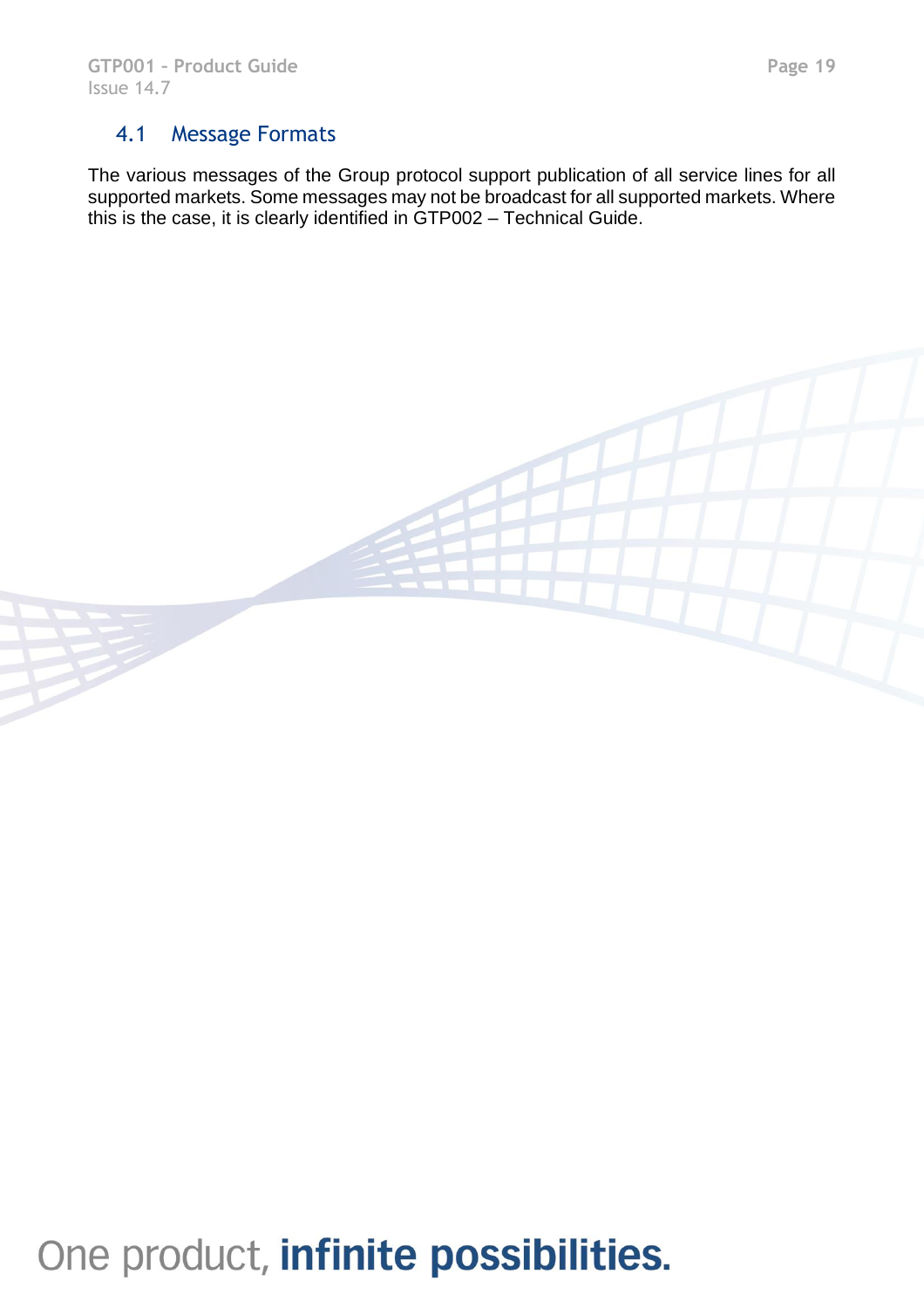#### 4.2 System Architecture

#### **Normal Operation**

Each multicast channel has a primary and secondary gateway at the Primary Data Centre (PDC) and a primary and secondary gateway at the Secondary Data Centre (SDC). The gateways at SDC are in cold standby mode, ready to be activated on Site Invocation. Each set of gateways at either site, operate in an active-standby configuration where the standby gateway takes over service on failure of the active gateway.

GTP publishes two multicast feeds for each channel, known as the primary feed and the secondary feed. The primary feed is sent via the client's primary connection and the secondary feed is sent via the client's secondary connection. The primary connection to clients is made available through the Primary Data Centre (PDC) and the secondary connection is made available through the Secondary Data Centre (SDC).

For the Level 2 Incremental Services for LSE and Turquoise both the primary and secondary feed is generated by the active gateway. For all other services, the primary feed is generated by the active gateway and the secondary feed is published by the standby gateway.

The market data messages published in the primary feed are identical to those published in the secondary feed – this includes consistent sequence numbering which facilitates feed arbitration against any message loss. Whilst messages disseminated are identical, the network transport packing algorithm operates independently and UDP packets may therefore contain different message combinations. Clients are strongly advised to ensure all systems are configured to subscribe to both primary and secondary market data feeds.

In normal operation clients should connect to and make all replay and recovery requests to the primary gateway.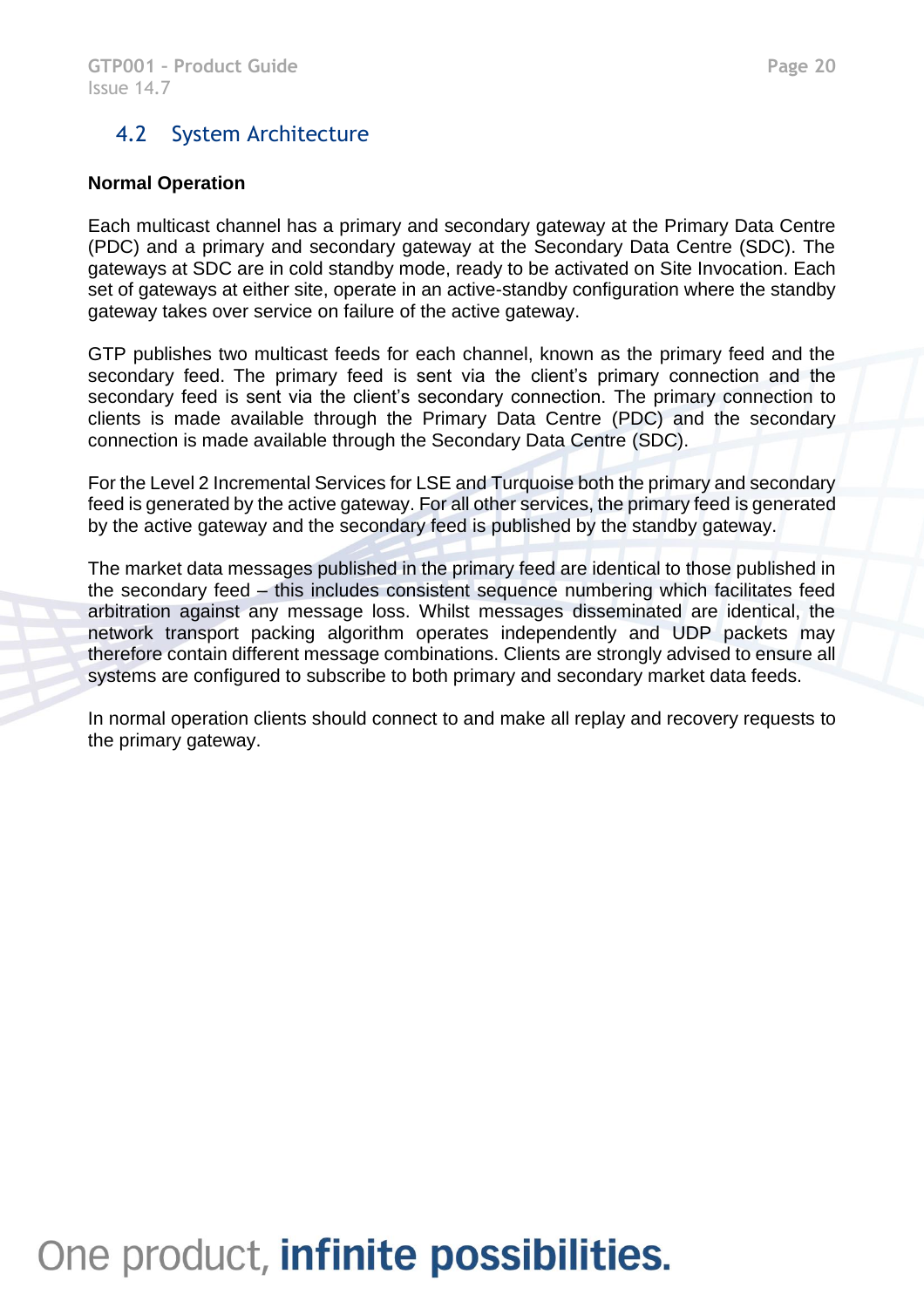

**Figure 2a:** Schematic of Group Ticker Plant architecture during normal operations, Primary Data Centre is Active – Level 2 Incremental Service<sup>1</sup>

<sup>&</sup>lt;sup>1</sup> Level 2 Incremental Services for the LSE and Turquoise MTF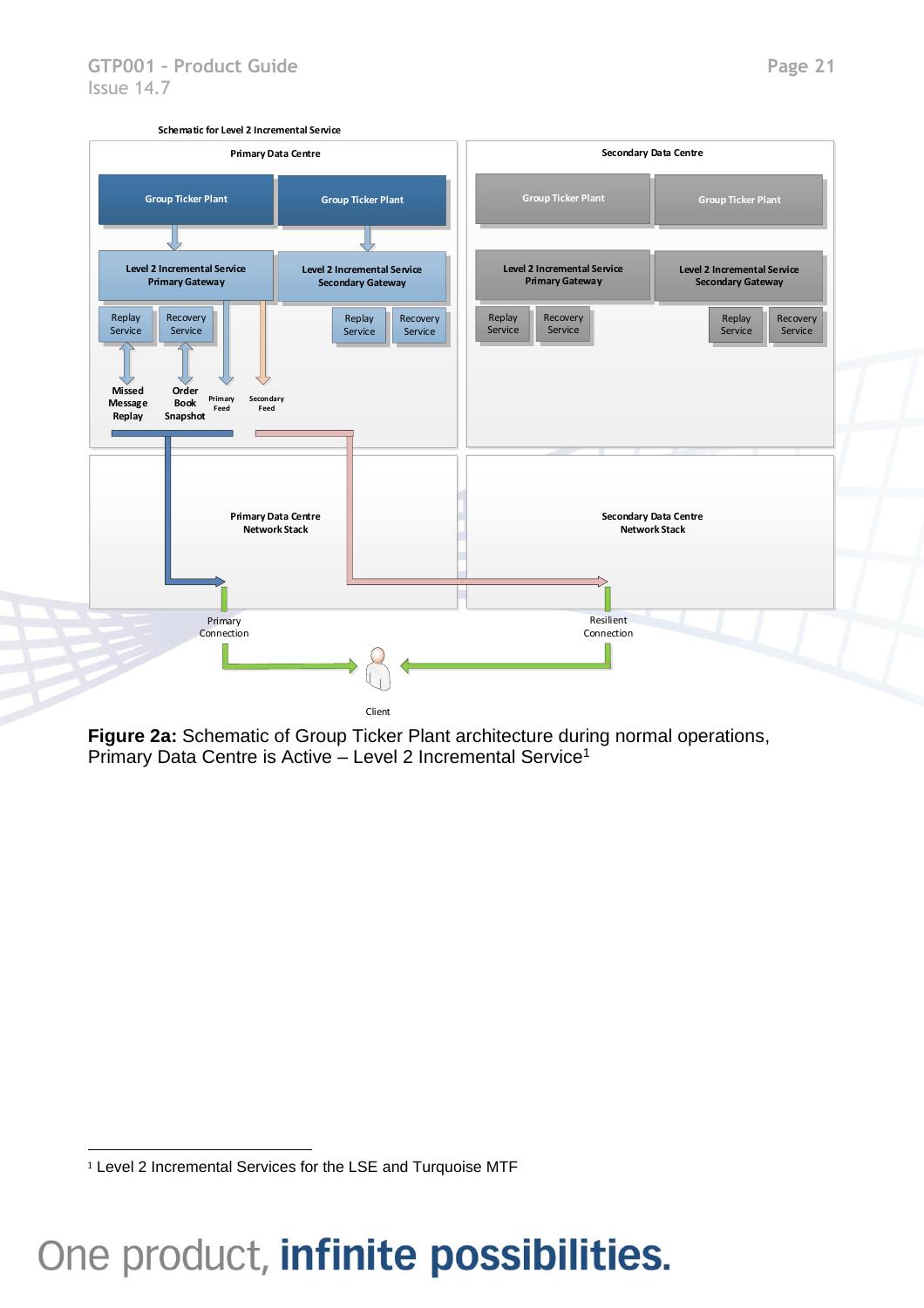

**Figure 2b:** Schematic of Group Ticker Plant architecture during normal operations, Primary Data Centre is Active – Other Services<sup>2</sup>

#### **Operation from the Primary Data Centre following isolated hardware failure**

The GTP system at PDC is designed to be resilient against isolated hardware failure. Should there be an isolated hardware failure, standby components take over and GTP continues to operate as normal seamless to the client.

In limited circumstance, GTP may broadcast an Order Book Clear message for affected instrument followed by an order book snapshot, so clients can rebuild their order book accordingly.

On failure of the Primary Market Data Gateway client should expect the following behavior:

- 1. the sequence number is reset
- 2. Market Data Group is changed to the lowercase letter (or to the relevant character, e.g.: on TRADEcho Channels),

<sup>2</sup> All services other than the Level 2 Incremental Services for the LSE and Turquoise MTF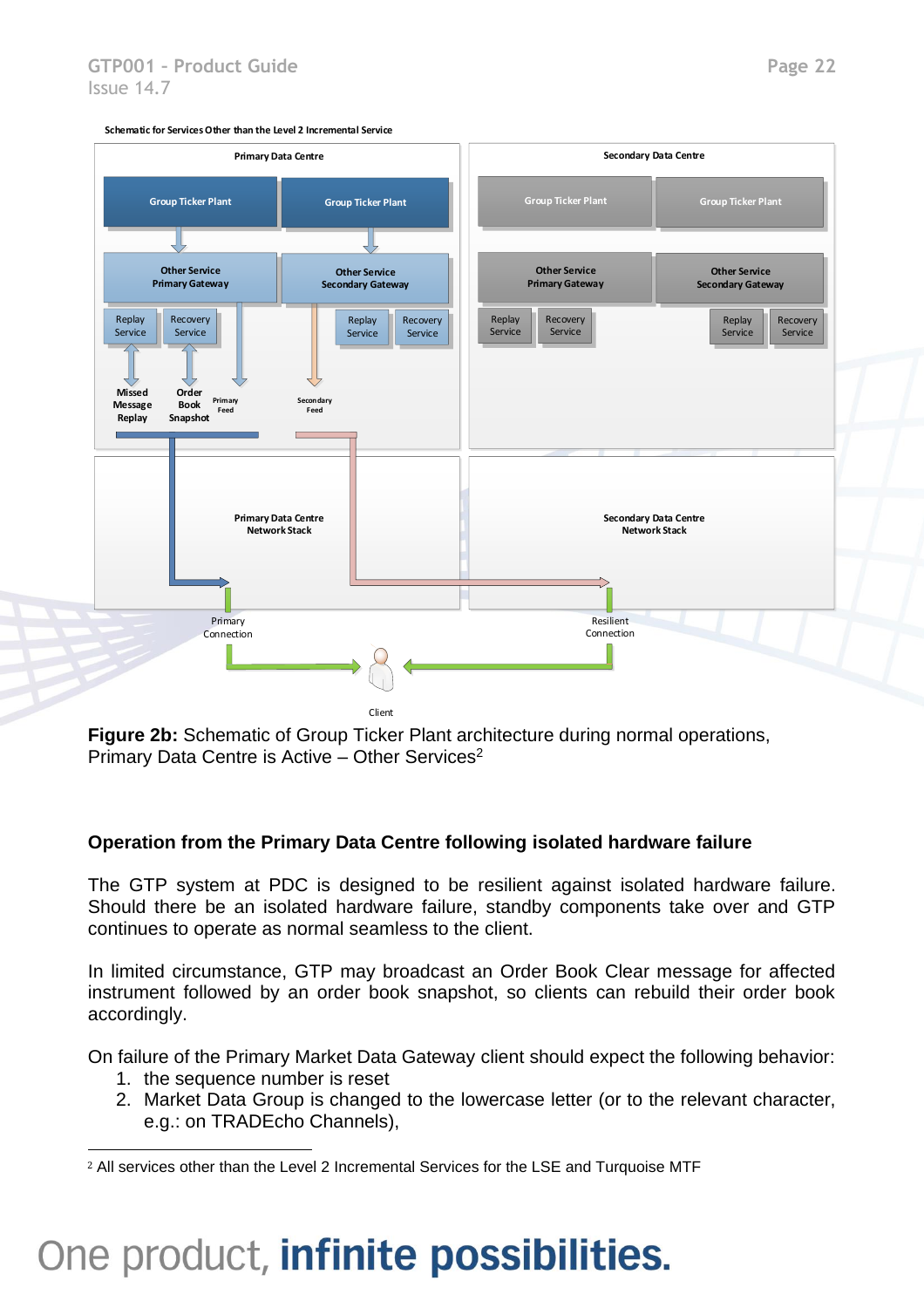- 3. Market Data is re-published to clients.
- 4. Clients should use replay and recovery services on the secondary gateway from this point onwards.
- 5. Level 2 Incremental Services for the LSE and Turquoise continues to publish both the Primary and Secondary Multicast feeds. All other services publish only the Secondary Multicast feed.



**Figure 3a:** Schematic of Group Ticker Plant architecture after failure of Primary Gateway at PDC – Level 2 Incremental Service<sup>3</sup>

<sup>3</sup> Level 2 Incremental Services for the LSE and Turquoise MTF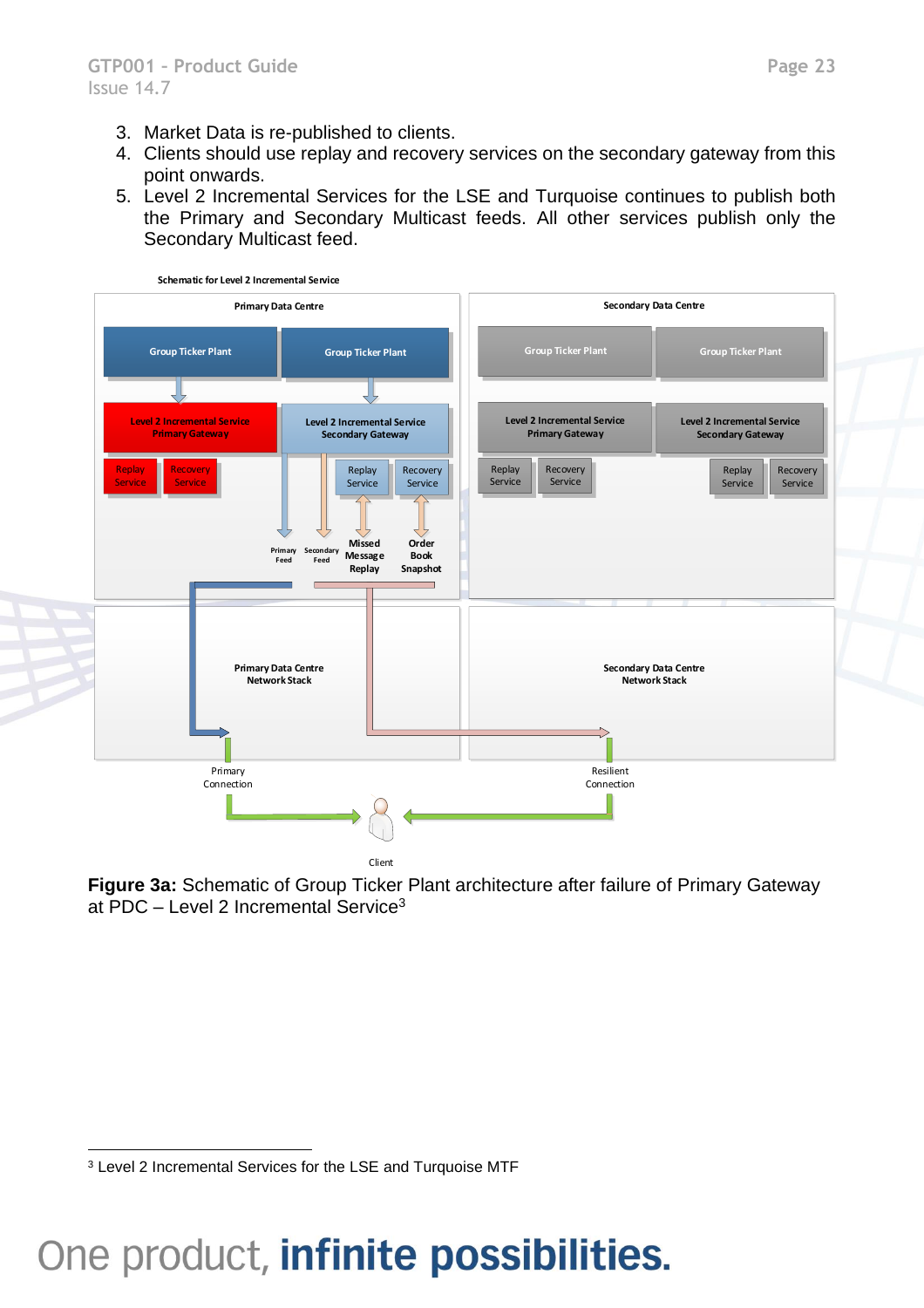

**Figure 3b:** Schematic of Group Ticker Plant architecture after failure of Primary Gateway at PDC – Other Services<sup>4</sup>

#### **Operation from the Secondary Data Centre**

In the event of a disaster causing multiple hardware failures, such that the system at PDC is no longer useable, clients are notified of the invocation of disaster recovery procedures. GTP gateways at SDC are activated and all Market Data is re-published to clients on all channels on start of service from SDC. Whilst Order Books may or may not be cleared at LSEG's discretion, all trades and other market data is made available at the SDC.

The GTP system at SDC is a replica of that at the primary and operates in exactly the same way, the only exception being that if the PDC has been completely lost, it will not be possible to send the primary feed via the clients primary connection.

When operating from SDC, the Market Data Group is published in uppercase when the Primary Gateway at SDC is active. This the same the behavior as in PDC.

<sup>4</sup> All services other than the Level 2 Incremental Services for the LSE and Turquoise MTF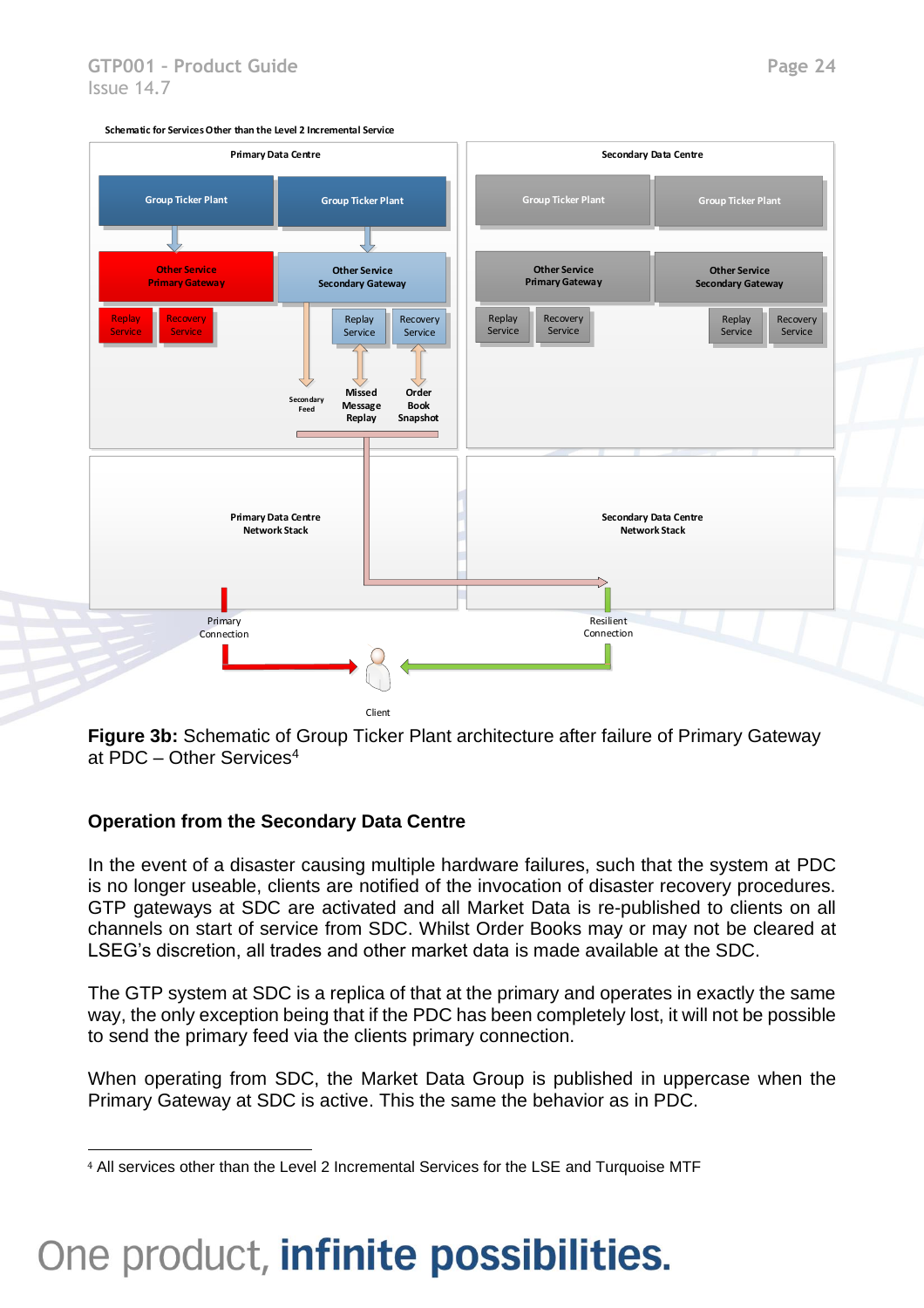

**Figure 4a:** Schematic of Group Ticker Plant architecture when Secondary Data Centre is Active – Level 2 Incremental Service<sup>5</sup>

<sup>5</sup> Level 2 Incremental Services for the LSE and Turquoise MTF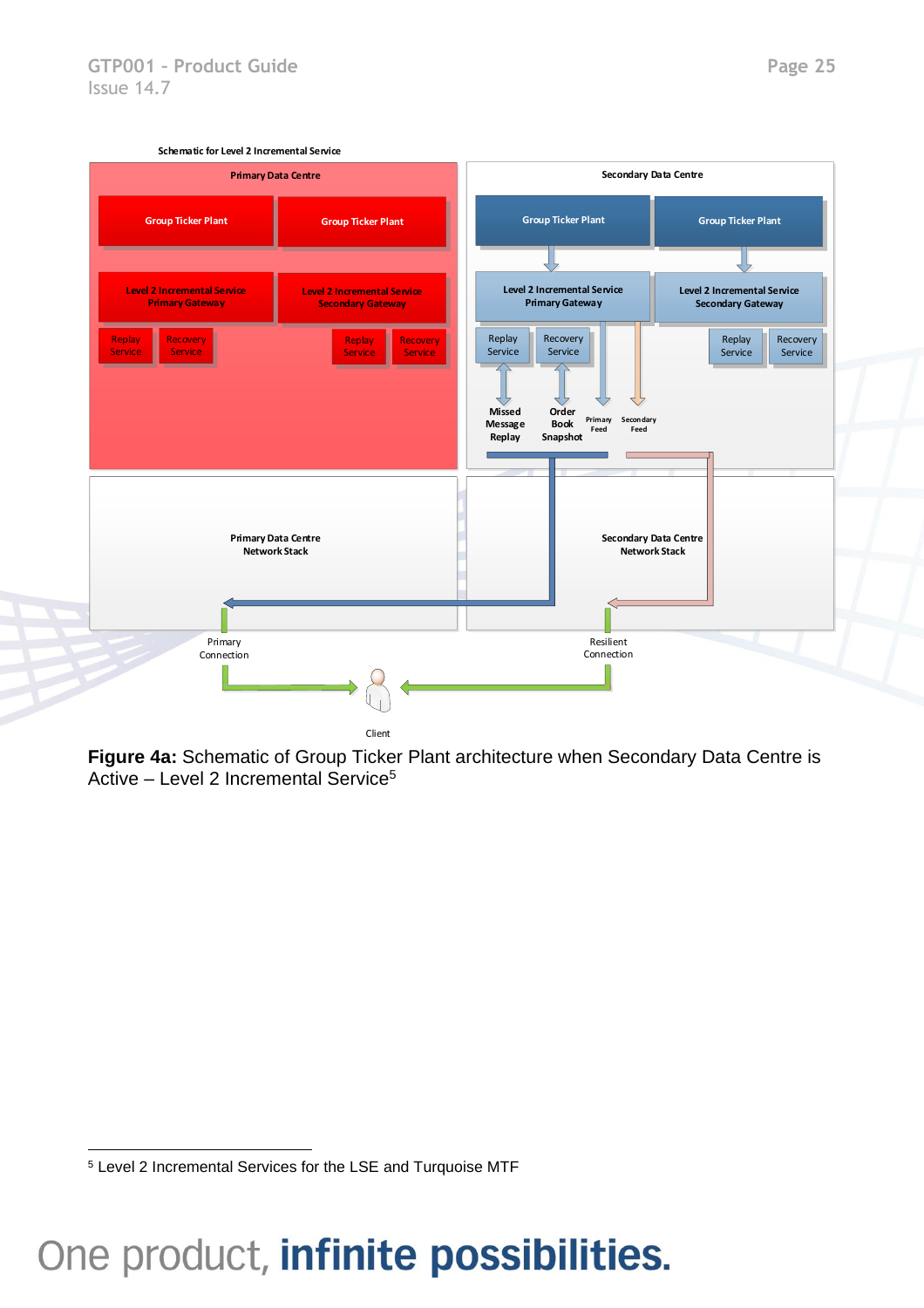

**Figure 4b:** Schematic of Group Ticker Plant architecture when Secondary Data Centre is Active – Other Services $6$ 

Further details are available in sections 4.4 of this document and in GTP002 – Technical Guide.

#### 4.3 Real-Time Channel

Our real-time channel is the primary mechanism by which market data is published to customers. Market data is published on clients' primary and resilient (secondary) connections to the Group – the data provisioned on primary connections is always faster than data provisioned on secondary connections. The market data messages published on client secondary connections are identical to that published on primary connections – this includes consistent sequence numbering which facilitates client arbitration against any message loss. Whilst messages disseminated are identical, the network transport packing algorithm operates independently and UDP packets may therefore contain different message combinations. Clients are strongly advised to ensure all systems are configured to subscribe to both primary and secondary market data feeds.

<sup>&</sup>lt;sup>6</sup> All services other than the Level 2 Incremental Services for the LSE and Turquoise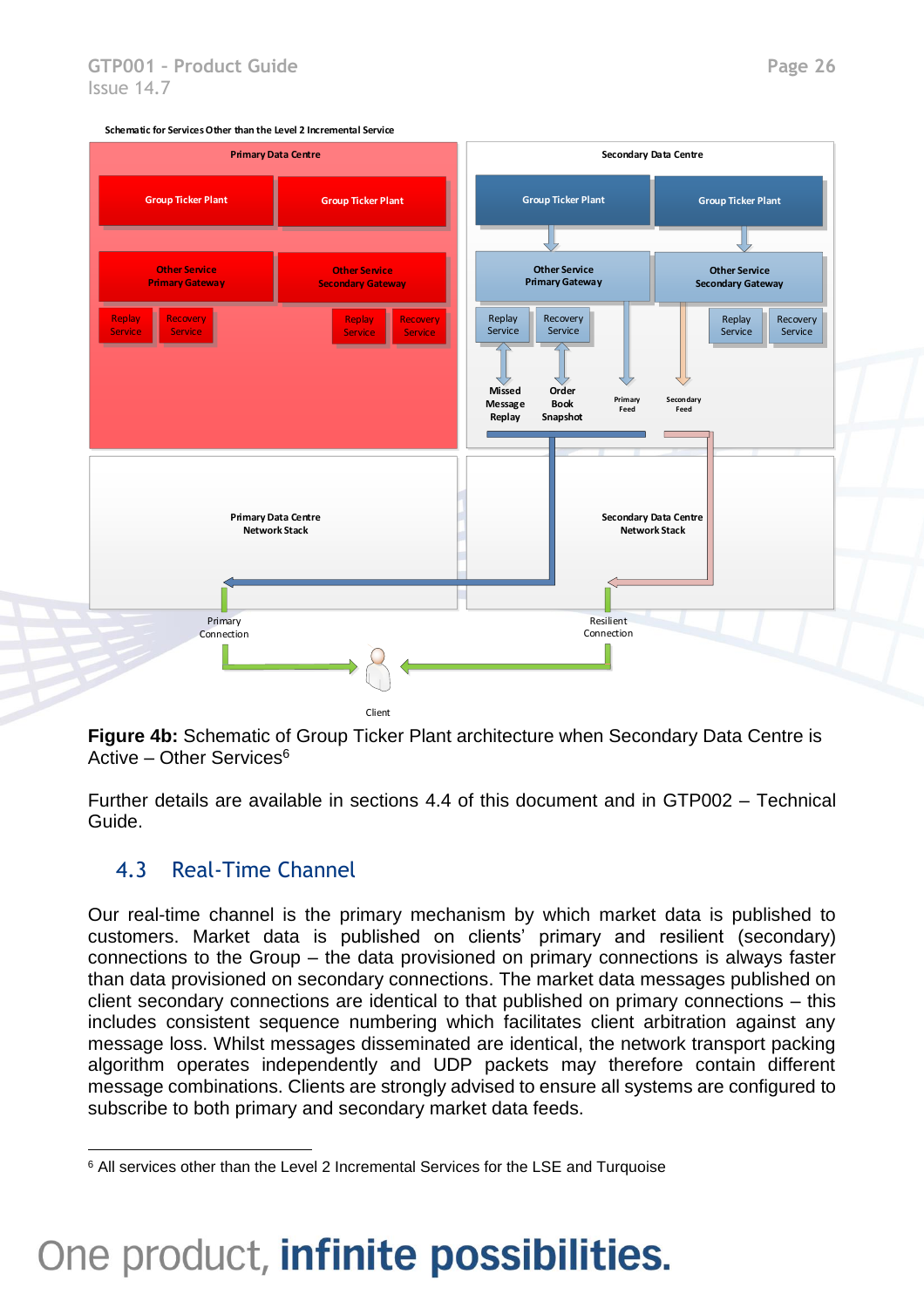Instruments are configured on only one real-time channel at any one time. Instruments may change channel inter-day but do not change real-time channel intra-day. Clients should identify to which channel an instrument is assigned by using the Instrument Directory messages published each morning.

Each application message disseminated on the real-time channel contains a sequence number. Sequence numbers are reset each trading day to '1' and increment by '1' as each application message is built and subsequently disseminated by the market data gateways.

During periods of inactivity the real-time channels issue Heartbeat messages every 2 seconds. Receipt of Heartbeat messages should assist clients in maintaining connection to the real-time channels during periods of limited message dissemination.

#### 4.3.1 Throttling

In an improvement versus the existing Millennium Exchange market data products, the Group Ticker Plant supports 'Intelligent Throttling' to the real-time data multicast channels. Messages deemed non-latency sensitive are packaged in multi-message per UDP packet format and issued to clients. Those messages deemed to be latency sensitive are either packaged in single message per UDP packet and immediately issued to clients or packaged alongside non-latency sensitive messages if this is the quickest route to publication. Full details of messages and their classification can be found in GTP002 – Technical Guide.

Intelligent throttling is a further attempt by the Group to ensure efficient data publication during all periods of trading activity.

#### 4.3.2 Instrument Identification

The Group Ticker Plant will introduce a new set of unique instrument identifiers which will exist for the life of the instrument. This identifier, the GTP Instrument identifier, should be used by clients in all interactions with the Group Ticker Plant, including replay and recovery services.

The GTP Instrument identifier is unique to an instrument but is identical across trading venues. Clients should use the GTP Instrument identifier and Source Venue combination to accurately manage their market data.

Provided in the daily Instrument Directory messages, the GTP Instrument identifier is provided alongside the source market's proprietary identification mechanism thus allowing clients to map to Group information and trading products and to industry standards such as ISIN.

#### 4.3.3 Instrument Distribution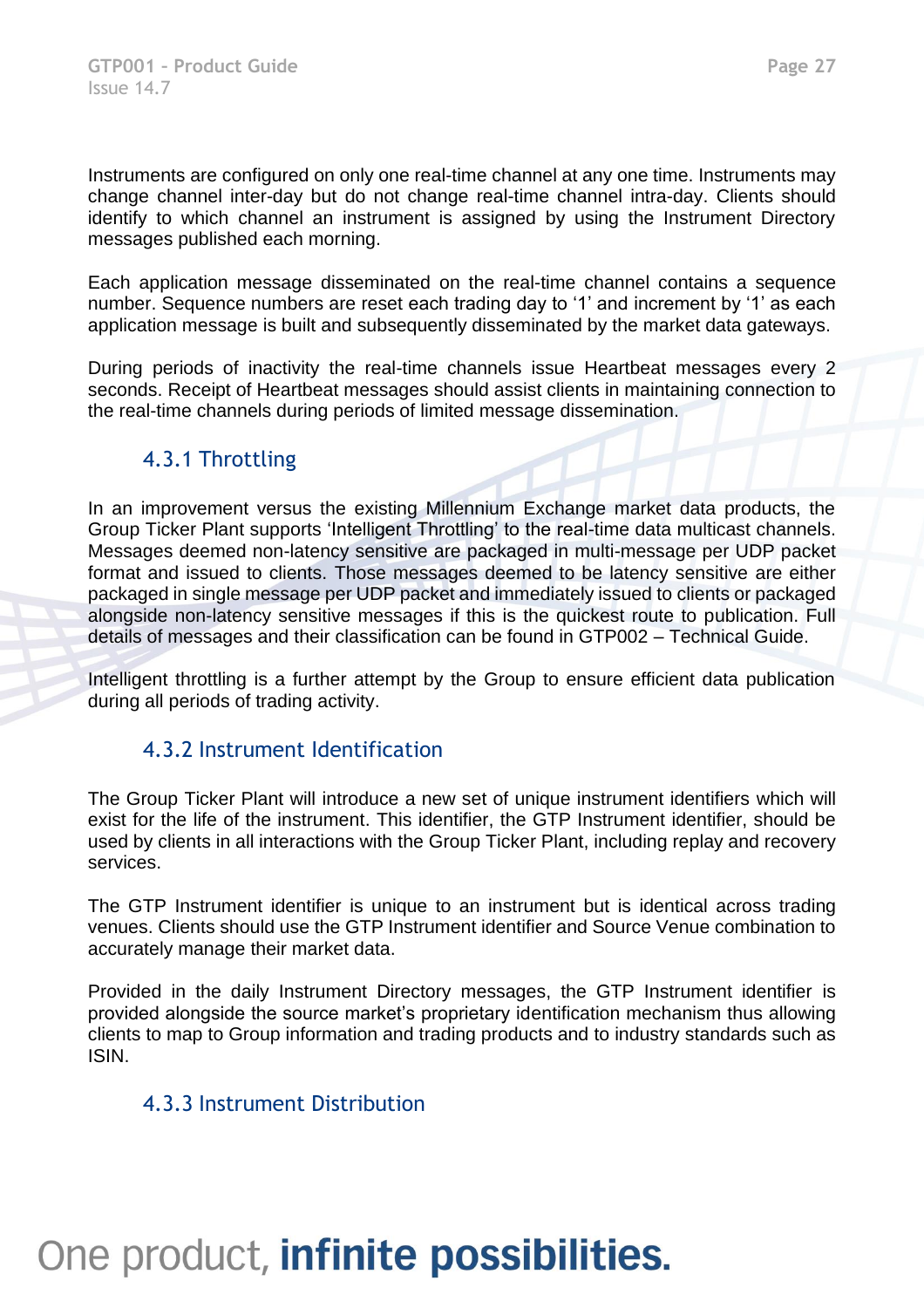The Group Ticker Plant distributes real-time market data over a number of load balanced IP multicast channels. The channels have been carefully configured to ensure clients can subscribe to the required asset classes cleanly, whilst ensuring Group architecture is managed to ensure performance, scalability and resiliency.

| <b>Market</b><br><b>Data Group</b><br>(When<br><b>Primary</b><br><b>Gateway is</b><br><b>Active)</b> | <b>Market</b><br><b>Data Group</b><br>(When<br><b>Secondary</b><br><b>Gateway is</b><br><b>Active)</b> | <b>Source</b>                  | <b>Content</b>                                                                |
|------------------------------------------------------------------------------------------------------|--------------------------------------------------------------------------------------------------------|--------------------------------|-------------------------------------------------------------------------------|
| A                                                                                                    | a                                                                                                      | London Stock Exchange          | <b>FTSE 100</b>                                                               |
| B                                                                                                    | b                                                                                                      | London Stock Exchange          | <b>FTSE 100</b>                                                               |
| $\mathsf C$                                                                                          | $\mathbf C$                                                                                            | London Stock Exchange          | <b>FTSE 250</b>                                                               |
| D                                                                                                    | $\mathsf{d}$                                                                                           | London Stock Exchange          | <b>Structured Products</b>                                                    |
| E                                                                                                    | $\mathbf e$                                                                                            | <b>London Stock Exchange</b>   | Miscellaneous (AIM, ORB<br>and International Board)                           |
| F                                                                                                    | f                                                                                                      | London Stock Exchange          | European (EQS) and<br><b>International Trade Reporting</b><br>(ITR)           |
| G                                                                                                    | $\mathbf{q}$                                                                                           | London Stock Exchange          | International (IOB)                                                           |
| Τ                                                                                                    | t                                                                                                      | <b>Turquoise Cash Equities</b> | <b>XLON</b>                                                                   |
| U                                                                                                    | U                                                                                                      | <b>Turquoise Cash Equities</b> | <b>XPAR</b>                                                                   |
| V                                                                                                    | $\mathsf{v}$                                                                                           | <b>Turquoise Cash Equities</b> | <b>XETR</b>                                                                   |
| W                                                                                                    | W                                                                                                      | <b>Turquoise Cash Equities</b> | XCSE, XHEL, XMAD, XSTO,<br><b>XSWX and XVTX</b>                               |
| X                                                                                                    | X                                                                                                      | <b>Turquoise Cash Equities</b> | MTAA, XOSL, WBAH,<br>XDUB, ARCX, XBUD,<br>XNGS, XNMS, XNYS and<br><b>XPRA</b> |
| Y                                                                                                    | y                                                                                                      | <b>Turquoise Cash Equities</b> | XAMS, XBRU, XLIS and<br><b>XLUX</b>                                           |
| 1                                                                                                    | 5                                                                                                      | <b>TRADEcho</b>                | SI Quoting                                                                    |
| $\overline{2}$                                                                                       | 6                                                                                                      | <b>TRADEcho</b>                | <b>Trades</b>                                                                 |
| 3                                                                                                    | $\overline{7}$                                                                                         | <b>TRADEcho</b>                | SI Quoting                                                                    |
| 4                                                                                                    | 8                                                                                                      | <b>TRADEcho</b>                | <b>Trades</b>                                                                 |
| $\overline{O}$                                                                                       | $\mathbf{o}$                                                                                           | <b>FTSE</b>                    | <b>FTSE Indices</b>                                                           |

The table below outlines the distribution of instruments across channels:

Whilst each service line is supported by a dedicated multicast channel, the market data group is similar across order book service lines i.e. the Level 1 and Level 2 snapshot product supporting the FTSE250 data set both carry the market data group identifier of 'C' and 'c' for Primary and Secondary connections respectively.

Network topology, including multicast source addresses and port details are available in GTP004 – Parameters Guide.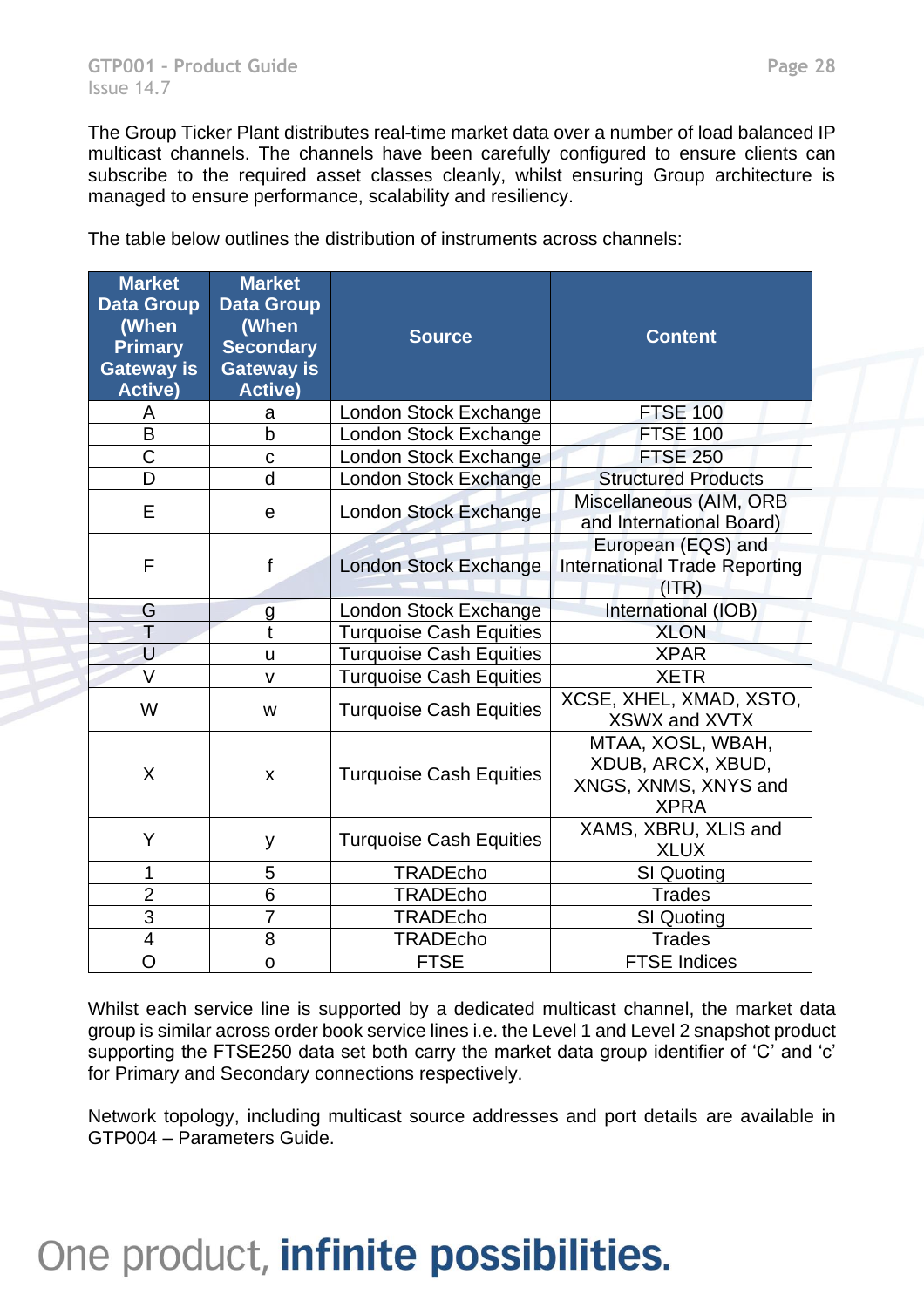#### 4.4 Recovering from Data Loss

The Group Ticker Plant market data gateways are built to facilitate client recovery from small- or large-scale data loss through use of either the TCP/IP Replay or Recovery services. Further detail on these services is included in sections 4.4.1 and 4.4.2 of this documents.

In an improvement versus the existing Millennium Exchange Level 2-ITCH replay and recovery services, clients are no longer be issued a password for replay or recovery services. Instead validation is done on CompID and incoming IP address combination.

#### 4.4.1 Replay Service

Each market data gateway is constructed to include a replay service. In a similar setup to that of Millennium Exchange, the replay service allows clients to request a finite number of missed application messages. The replay service stores the last 65,000 messages disseminated on the real-time channel, available to clients recovering from a small scale data loss.

Replay services is only be available on the primary market data feed unless a component failure occurs.

For a detailed description of message types recoverable from Replay Service, please refer to GTP002 – Technical Guide.

#### 4.4.2 Recovery Service

Each market data gateway (apart from the FTSE Indices service line) also provisions a recovery service. The recovery channel, in a similar setup to that of the existing Millennium Exchange solution facilitates client recovery from a large-scale data loss. The recovery service is also available for clients to request additional information which is not available on the real-time multicast channels.

The recovery service permits the requests of:

- a snapshot of the order book for any active or inactive instrument in the Market Data Group. The snapshot is of either the level 2 incremental, MBP, MBO or level 1 service line dependent upon the recovery service targeted by the request;
- all trades reported for the trading day (both on and off book), with the exclusion of Trade Summary messages where available;
- a snapshot of an instrument's current statistics;
- the current trading status of an instrument;
- the full set of reference data for an instrument;
- announcements published by a venue on the target recovery service for a trading day (not available for any LSEG Trading Venues).
- The most recent System Event message